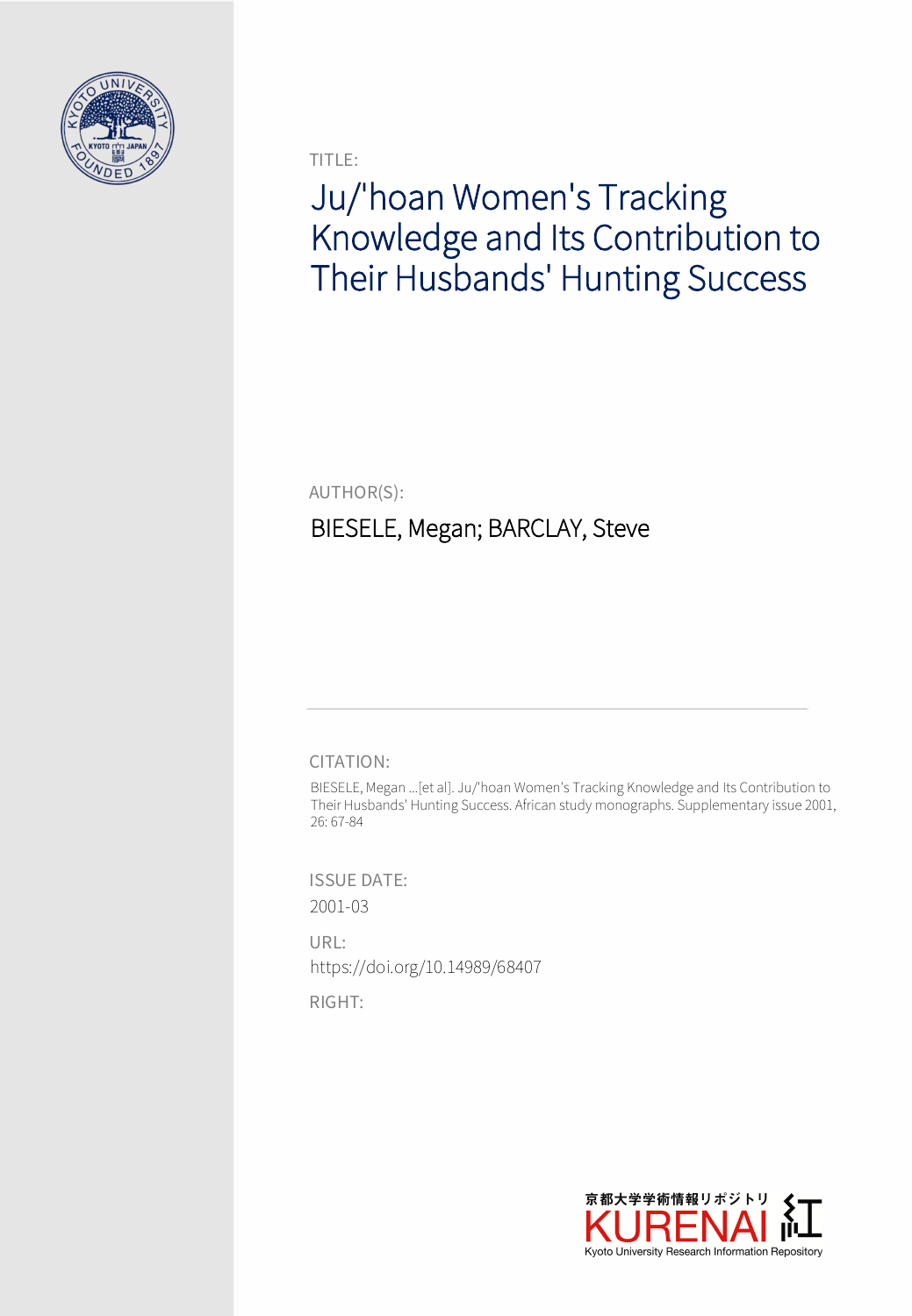### JU/'HOAN WOMEN'S TRACKING KNOWLEDGE AND ITS CONTRIBUTION TO THEIR HUSBANDS' HUNTING SUCCESS

Megan BIESELE *Kalahari Peoples Fund and Texas A & M University*

> Steve BARCLAY *Kalahari Peoples Fund*

ABSTRACT 1995 fieldwork in the Nyae Nyae area of northeastern Namibia identified a substantial contribution to their husbands' hunting success by Ju/'hoan women. This contribution came from a more active use of tracking knowledge than previously reported in anthropological literature on San and other hunter-gatherers. A mixed-gender team composed of an experienced hunter/tracker (Barclay) and an anthropologist/Ju/'hoan translator (Biesele) recorded in detail 1) the events of several collaborative hunting trips with Ju/'hoan husband-wife teams and 2) interview information about the kind and frequency of such collaboration. This team also recorded linguistic and technical details of hunting paraphernalia and techniques hitherto unelaborated in the literature, focusing on snares used by both men and women (to be presented elsewhere). The current paper presents the 1995 findings in the context of relevant information on gender and hunting from other societies. It invites colleagues to share ideas and information on this topic. In particular, it poses the question: does the current observed frequency of spousal cooperation in hunting in Nyae Nyae 1)reflect very recent circumstances, or 2)does it, as some Ju/'hoan statements suggest, have substantial time-depth? The conclusion reached is that 1) and 2) are not necessarily opposing propositions, and that further investigation is needed.

Key Words: Africa; San; Indigenous knowledge; Hunting; Tracking; Gender

#### INTRODUCTION

#### I. Introduction by Biesele

In 1971 I had the good fortune to be present on a gathering trip with Ju/'hoan San women when a wildebeest was spotted grazing with a herd of Herero cattle not far from Dobe, Botswana. Several women hurried back to Dobe to inform hunters, who soon arrived and began to track the animal. I was excited to witness this example of what one of my teachers, Pat Draper, had referred to as !Kung women reporting to men on "the state of the bush." During the 1970s and 1980s I had a chance to participate in a number of hunting trips in Botswana, which, besides myself, involved only men. In the late 1980s, I took part in a trip which involved both men and women, near /Aotcha, Namibia–a gathering trip which was also a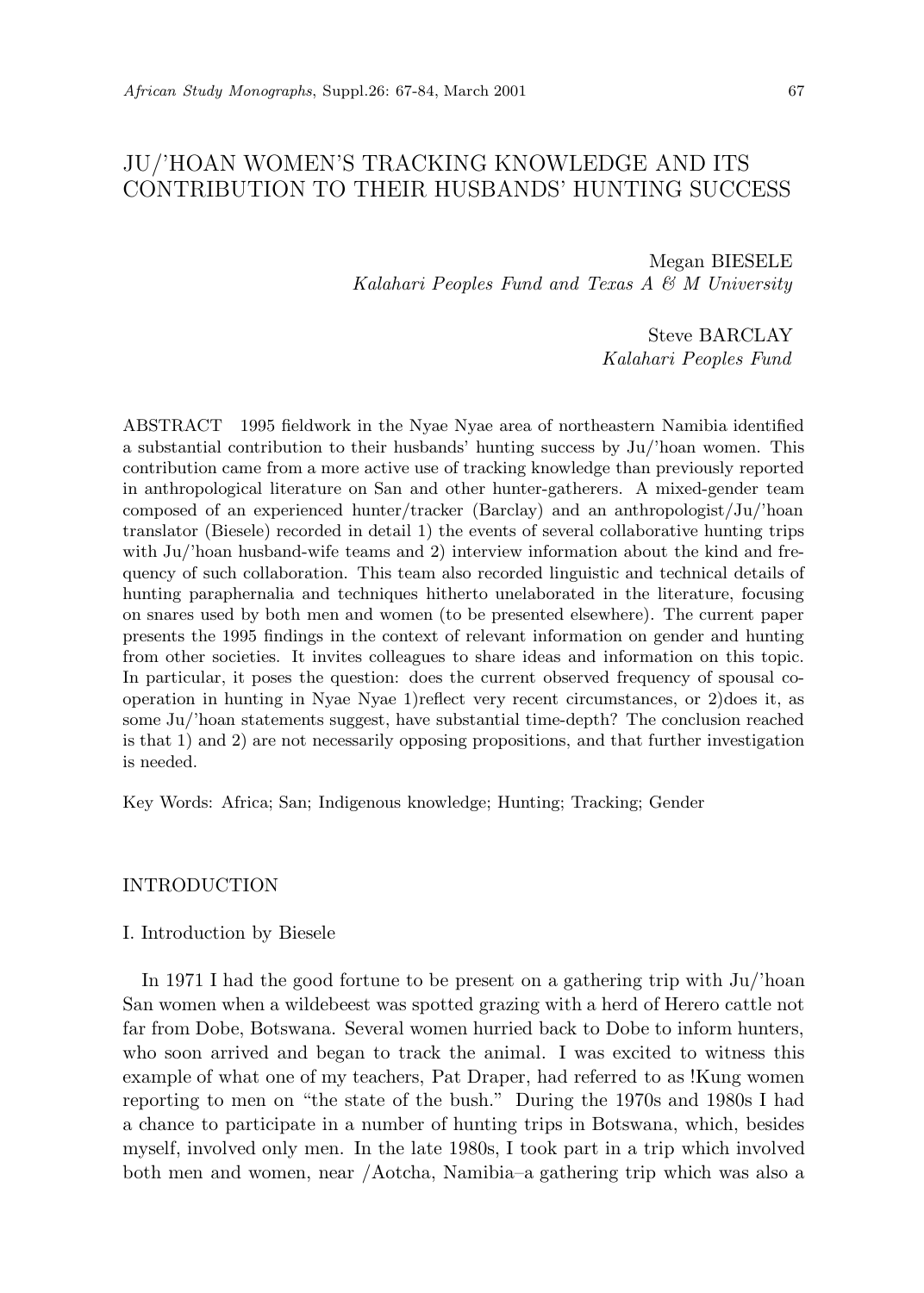joint tracking expedition for a giraffe which had been wounded with a poison arrow but whose spoor had been lost.

It was not until 1995, however, that I was asked to accompany a husband and wife as they tracked together (also near /Aotcha). One factor which made this participation possible was the presence of my husband, Steve Barclay, whose own tracking and hunting knowledge had been honed on his family's South Texas ranch conservation projects, and in hunting for the cooking pot. Another factor was that I was recovering, at the time, from a broken ankle, and was still using a cane to walk. Steve and I had requested to join a hunter, N!ani, on a tracking trip, and because of my ankle his wife  $Di//xa$  had offered to go along, to walk back to camp with me in case I couldn't keep up. This set of circumstances allowed us to make the discovery that Di//xao was fully as competent as her husband in tracking, and was his valued collaborator. (Luckily, I also discovered that I could keep up their pace, and Di//xao didn't have to take me back to camp. Afterwards I threw away my cane.)

Steve and I spent most of a July winter's day trotting closely behind N!ani and  $Di//xao$  as they headed rapidly away from  $/A$ otcha. They were making for an area south of /Aotcha pan where many kudus, warthogs, and other animals spend daytime. N!ani and  $\frac{Di}{x}$  as tracked parallel to each other and about 30 feet apart, close enough to share information but far enough apart to take in a swath of ground which afforded multiple options in trails to follow. We saw them communicate, often wordlessly, with hand signs, about the most promising tracks to follow. They changed tracks at least 20 times in four hours of fast-paced movement, acting as a smoothly communicating unit to choose the most recent and potentially productive tracks in a welter of animal spoor of many kinds. They stooped and felt faeces to see how close the animal might be, weighed variables of the size of animals versus the difficulty of getting close enough to them for a shot, and generally processed, together, immense amounts of current information while covering many kilometers of ground. When we did come up close to the family of warthogs we were then tracking,  $Di//xao$  fell back so that her husband could get a good shot with his bow and poisoned arrow. But it was clear that the cerebral part of the stalking had been very much a joint activity, one made immensely more profitable by the multiplier effect of two observers working in parallel who communicated and made decisions seemingly as one.

I kept thinking that it was as if they had been doing this together all their lives. In fact, these middle-aged people told us later that they HAD been doing it most of their married lives. I knew, too, that N!ani had a trusted male hunting partner, /Kunta, as well, and that the two men worked together in tracking much as did N!ani and Di//xao. Seeing this married couple in action, however, was the impetus which led me and Steve to refocus our inquiry into Ju/'hoan hunting techniques and terminology. We learned from talking to other couples that what we had observed with N!ani and  $Di//xao$  was far from rare. We also had the opportunity to accompany another couple, /'Angn!ao and N!aq'e, as they tracked together, and to interview them later about this kind of teamwork between Ju/'hoan spouses.

What we learned caused us to look back at the ethnographic literature on the Ju/'hoansi-!Kung and other hunter-gatherers with new eyes. Did other groups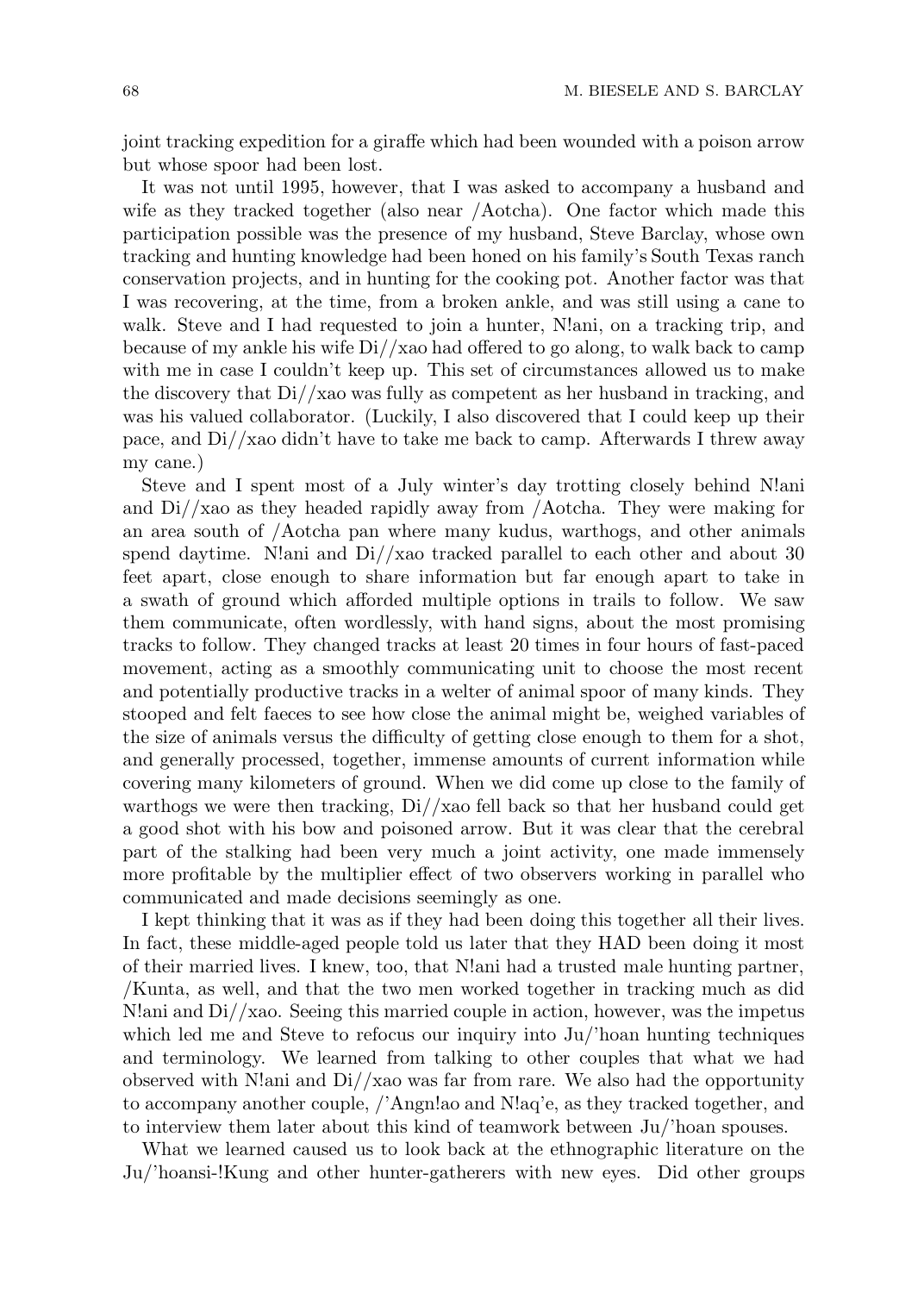report anything like what we had seen on women's participation in tracking? Were colleagues' earlier statements that they had no information on Ju/'hoan women hunting to be taken as definitive, i.e. were Steve and I witnessing something new in Ju/'hoan life, linked perhaps to sedentization and other recent changes, or had this kind of collaboration previously just gone unobserved? (After all, few of my colleagues were themselves skilled trackers, and the white hunters who did have the knowledge and went out with San men not only did not speak the language but likely never dreamed of asking women to accompany their husbands on such a hunt.) With our combination of tracking experience and expertise in the Ju/'hoan language, however, along with our own status as partners and my game leg, maybe Steve and I had stumbled–literally–on the chance to see a partner activity with some time-depth in Ju/'hoan communities.

Accordingly, we focused our limited period of Namibian fieldwork (a few weeks in the southern winter of 1995) on questions about women's tracking skills and their contribution to male hunting success. We also studied the specifics of hunting techniques used by both men and women, adding to the Ju/'hoan ethnographic literature a bit of new vocabulary. This work was possible thanks both to Steve, who knew the right questions to ask, and to !Xuma, my longtime language teacher, who traveled from Dobe, Botswana to Namibia to help us pin down linguistic details from the hunting narratives we had put on tape. Much of our success, we feel, was due to our being a mixed-gender team ourselves.

So we offer the following experiences now to our colleagues for commentary, hoping we may make some contribution to what Agnes Estioko-Griffin and P. Bion Griffin called for in 1981 in "Woman the Hunter: the Agta." Commenting on the need to reexamine available ethnographic literature concerning women and hunting worldwide, they point out that "We may have overlooked off-the-cuff comments which suggest that women were hunting in many situations...Part of the problem is in the definition of hunting itself and in an ill-defined separation of big from small game...(For instance, in Mbuti data from the Ituri forest) no hint was given that women use bow and arrow or spear, or that they kill buffalo or elephant. However, one might ask again...That (women) also collect plant foods is beside the point. Men do, too." (1981: 140-41).

#### II. Introduction by Barclay

The purpose of tracking in south Texas brush is to study patterns of animal movement, using evidence like tracks, trails, hog wallows, scrapes, etc. All physical evidence is used to know where to set blinds, the most common form of hunting in this area. The brush is too thick to stalk animals, as they will hear and smell a person long before one can get a clear shot. Blinds need to be set according to the terrain and the height of brush and tree lines, for visibility, as overgrazing and previous cultivation have caused bush encroachment. Though some do hunt with bow and arrow in south Texas, the majority use guns, in contrast to the poisoned arrows and spears used in the Kalahari.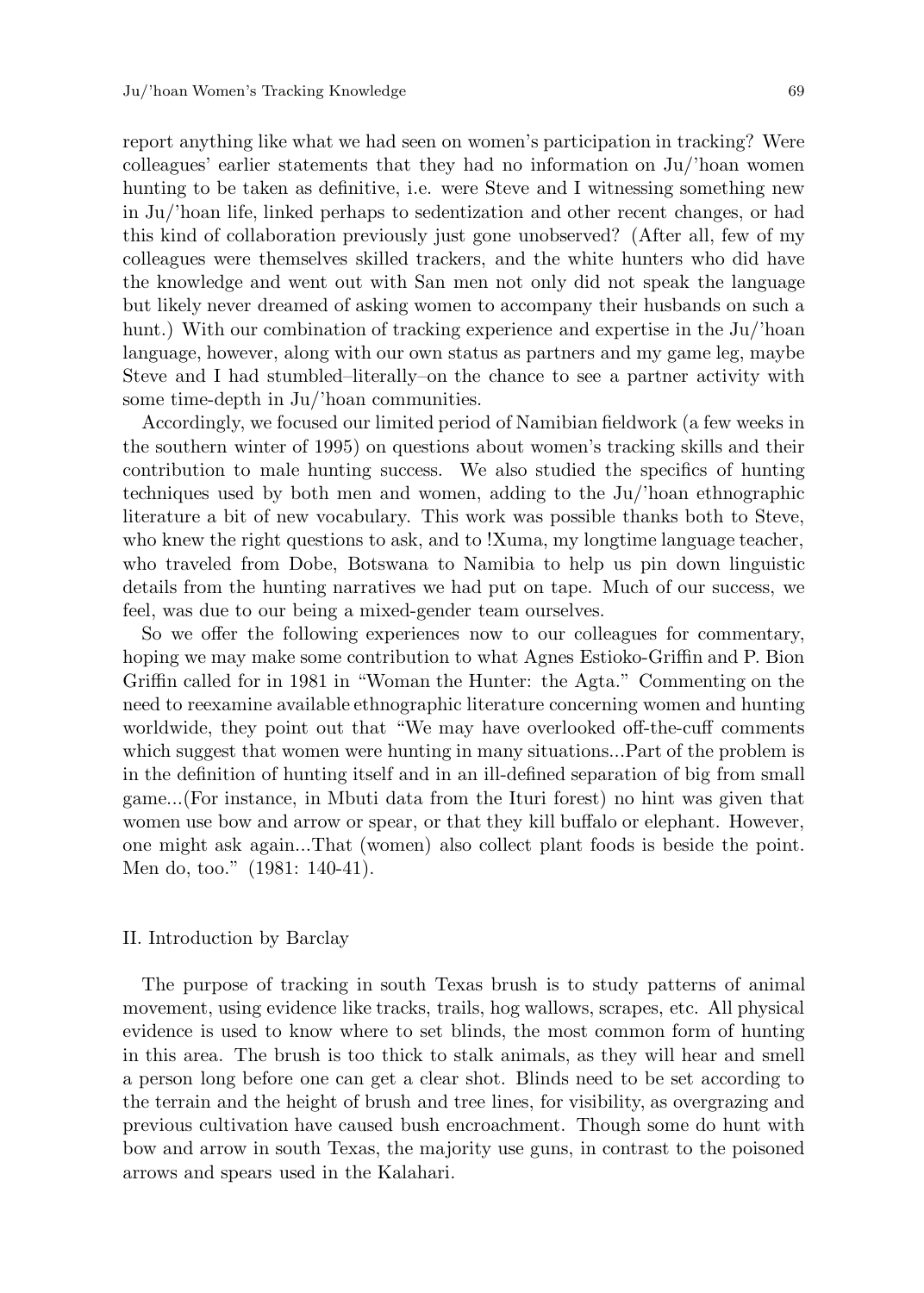The San's tracking, also in contrast, is actual stalking of a moving animal. This is done in order to get close enough to put the shaft of a small, poisoned arrow into contact with its bloodstream. Thereafter there is more leisured tracking, observing the signs of poisoning and eventual death, with the aim of catching up to the animal in time either to dispatch it with knives, clubs and spears or to take possession of its meat before other carnivores do. While making the original stalk, San hunters change from one track to another ceaselessly, looking for the freshest spoor. When they get close they choose one, weapons come out and the hunting partner, when there is one, falls back for the hunter to get the shot. If both are shooting they circle, alternate, and otherwise enable each other to get advantageous shots.

Sometimes (rarely), two or three hunters crouch in a shallow depression blind near a pan where the animals come to drink. They stay in the blind all night, with a small fire for safety and warmth, as the animals drink in the morning. Blind hunting is now quite rare: Ju/'hoan people today regard it as ineffective. Alison Brooks (1978), and Aron Crowell and Robert Hitchcock (1978) write that blind hunting used to be quite common. Polly Wiessner told us that "With the intrusion of cattle into the area, game became more shy of settlements and (blind hunting) became more infrequent. One can see the remains of game blinds around all waterholes and Ju/'hoansi can tell you much about hunting from blinds. Still, animals shot from blinds must be tracked until they die." (Wiessner, P. pers. comm., December, 1999).

The Ju/'hoansi never use bait, as we do in Texas (deer corn, etc) to slow animals down and to keep them in open areas long enough to give opportunities for a shot, partly because they do not have surplus food to use as bait. But also this is because they must slip up closely (to within 25-75 feet of an animal) due to the shooting range of their light arrows. Whether stalking or using blinds, they use persistent teamwork and constant calculation and recalculation of evidence. We observed, as did Louis Liebenberg, the three distinct levels of tracking he characterizes *as simple, systematic, and speculative* (1990: 29ff).

Simple tracking involves following a trail of clear track prints. This situation is not frequent in the dry Kalahari, so systematic tracking must be used to interpret signs and conditions if track prints are not easy to follow. For example, a bentover grass leaf in a track print which has not yet straightened up may indicate the animal is near, or one may see blood from the arrow-wound on leaves, or may be able to determine the closeness of the animal by seeing and feeling whether the faeces are dry, wet, warm, etc. If the animal is walking at its ease, it will be scattering faeces occasionally. If it is scared and running, it will hold its faeces until it reaches a stopping point. And there are many other clues which can be used to inform the progress of more difficult tracking.

Speculative tracking, the next level, involves a whole new way of thinking, with the creation of a working hypothesis, involving knowledge of animal behavior and terrain. It's here that San people excel, with a combination of inductive and deductive reasoning outsiders have yet to understand. The main point to stress is that this hypothetical, speculative activity is done equally well by men and women, and this is why Ju/'hoan women join men as efficient hunting partners though, according to them, they rarely carry weapons.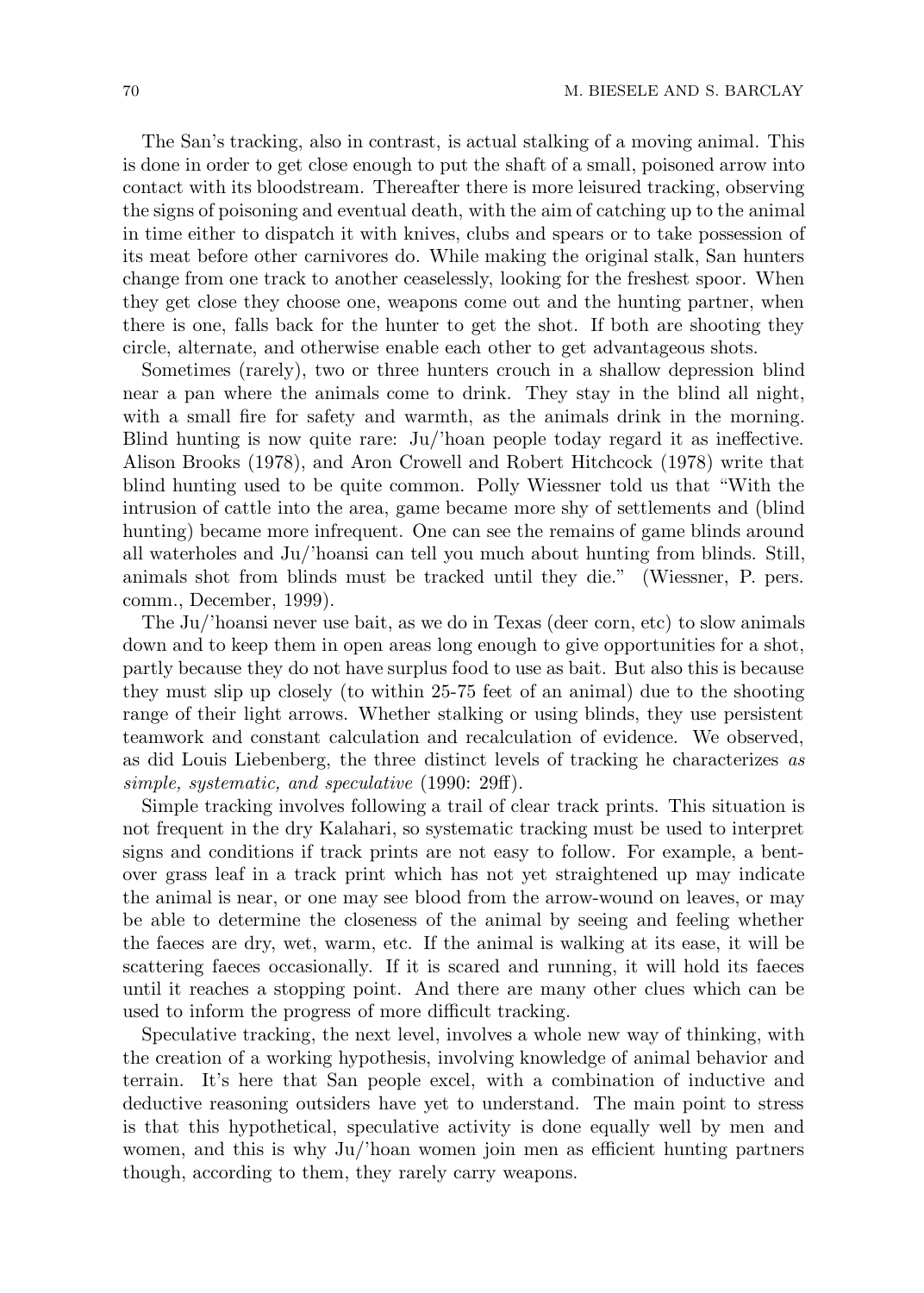Liebenberg, the only researcher on San hunting whose work supports our observation that women do some tracking, wrote to us that he has always wanted to go hunting with women hunters he knows personally, but has not yet had the chance. He mentions the role of women in passing in *The Art of Tracking* (1990: 4, 55, 73), but says "in a sense it does not do justice to the fundamental role I believe tracking plays in hunter-gatherer understanding of nature. Both men and women have a scientific understanding of animals and plants based on the interpretation of signs in nature. The interpretation of signs forms the basis of any theoretical science, including modern physics ... Only by showing that women play an indispensable role in the collective tracking knowledge of hunter-gatherers can one demonstrate the fundamental role of tracking in their culture." (pers. comm., July, 1997).

After the day we spent with  $Di//xao$  and N!ani and another with  $'/\text{Angnao}$  and his wife N!aq'e, I had one full day of tracking as a non-weapon-carrying partner for /'Angn!ao, when Megan was busy on another project. Though I knew little of the Ju/'hoan language, that experience spoke volumes to me about the interactive nature of Ju/'hoan hunting partnerships, whether with women or with other men. I began to see how extremely valuable the already-honed communicative skills of a married couple could be in this context. Interviews with other Ju/'hoan men and women reinforced the impression Megan and I were getting that spousal collaboration in tracking is (at least today) far from rare, and may even be fairly routine. Yet to my knowledge at that time, the only previous researcher who had remarked upon it was Liebenberg. (Unfortunately, his book, *The Art of Tracking: The Origin of Science*, based on extensive first-hand experience in the Kalahari, to this day remains little known outside of southern Africa.)

So Megan and I asked ourselves 1) whether the collaborative tracking might reflect a big change in Ju/'hoan life just over the last few years or 2) whether this kind of collaboration might be a fundamental part of longterm Ju/'hoan history. Realizing that we were not in a position to formulate or test rigorous hypotheses concerning this topic, we nevertheless wished to draw attention to the fact that there might be modern reasons for cooperative hunting.

Thus with this paper we would like to invite interested colleagues to share ideas and information on spousal cooperation in hunting among foragers. In what follows, we present a brief survey of other ethnographic literature, including that on San peoples, which mentions foraging women's participation in hunting. We then present the remainder of our observations from our 1995 interviews and hunting trips, comment on them, and offer some preliminary thoughts on the above question.

#### ANTHROPOLOGICAL LITERATURE ON WOMEN AND HUNITING

#### I. "Man the Hunter" and the CHAGS Conferences

There is an extensive, fairly recent literature on sex roles and egalitarianism on record with regard to hunter-gatherers which has relevance for this paper (see for example Barnard, 1983; Begler, 1978; Bernt, 1978; Biesele, 1993; Endicott, K.,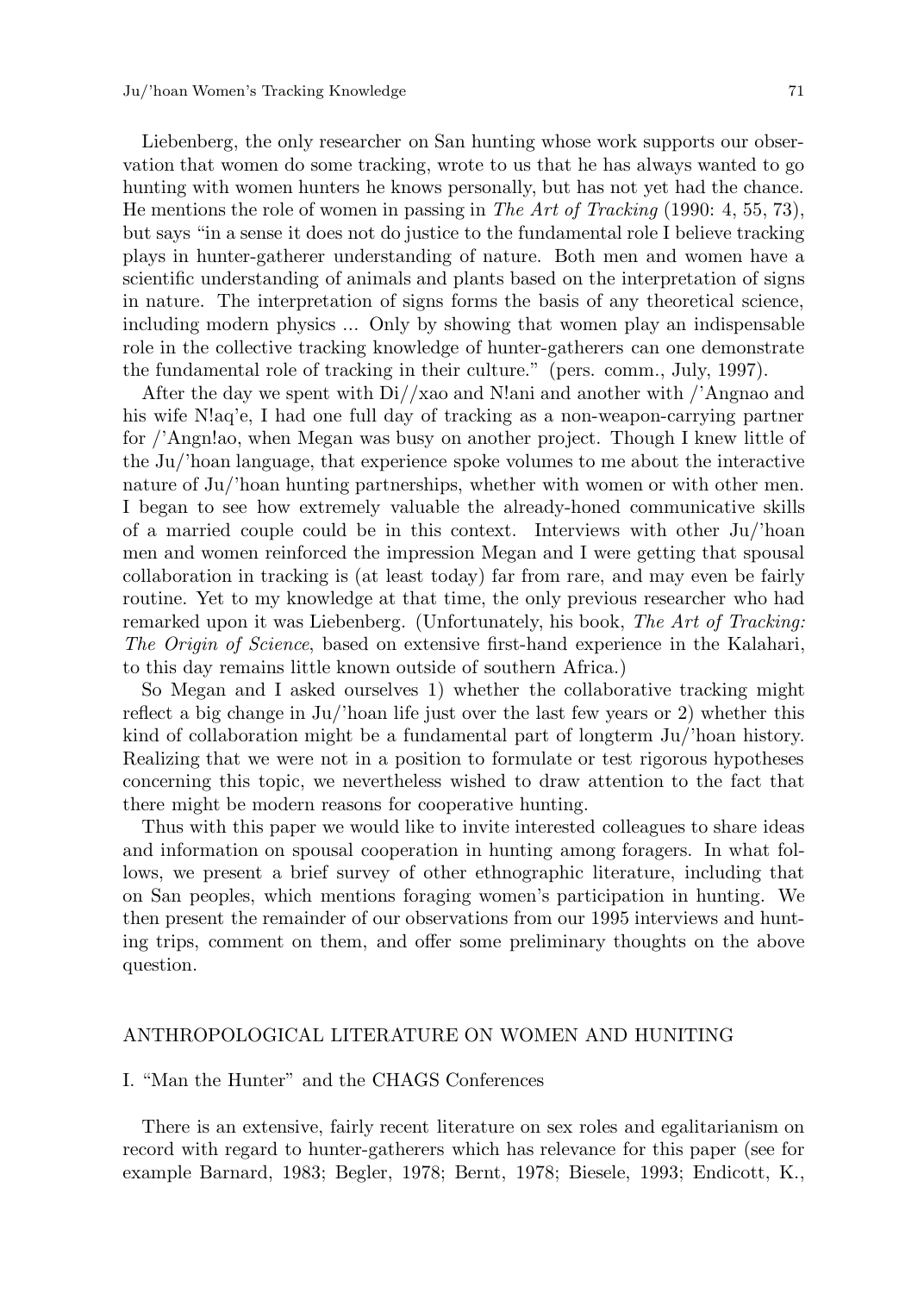1981; Gale, 1978; Guenther, 1983-4; Imamuru-Hayaki, 1996; Kent, 1993; Testart, 1986). There is also a great deal of published material on the ecology of hunting and gathering to provide background on knowledge and use of a range of environments by hunter-gatherers (Bicchieri, 1969; Hawkes, 1991; Hewlett, 1996; Hitchcock et al., 1996; Kitanishi, 1995; Lee & DeVore, eds., 1976; Nonaka, 1996; O'Connell et al., 1983; Yellen & Lee, 1976). Some of the literature on settlement, sedentism, and change has relevance to the sociological study of subsistence foraging (eg. Draper & Kranichfeld, 1990, Hitchcock, 1995; Hitchcock, 1998; Osaki, 1984; Sugawara, 1991; Wilmsen, 1989). Two recent papers which focus from different angles on traditional San hunting may also be mentioned (Ikeya, 1989; Thomas, 1990).

But neither the "Man the Hunter" nor the successor CHAGS Conferences had much of a literature on which to draw in considering the question of women's hunting–if this question was considered at all. Aside from a few comments on the importance of women's roles in the preservation of fish and meat, for instance by Gould for the Northern Territory of Australia (Lee & DeVore, 1968: 64), the conference on Man the Hunter held in Chicago in 1965 touched not at all on foraging women's possible roles in hunting. In fact it barely acknowledged women's economic role in such societies. By 1981 scholars had reacted to this omission by publishing papers which showed the substantial contribution of women's gathering (and food-processing) to many foraging economies (Hunn, 1981; Dahlberg, 1981; Hawkes & O'Connell, 1981).

Also in that year, Agnes Estioko-Griffin and P. Bion Griffin published "Woman the Hunter: the Agta" (1981) describing the predominating role in hunting of some groups of Agta women in northeastern Luzon, Philippines. They called attention in that paper to several earlier works which discussed female hunting, such as Jenness, 1922; Flannery, 1932; 1935; Fox, 1952; Goodale, 1971; Briggs, 1974; Hammond & Jablow, 1976. They also suggested a critical reexamination of other ethnographic literature, where clues to women's hunting may have been missed due to the prevailing academic model of men as hunters and women as gatherers.

Burch (1975) and Meehan (1982) showed that in fishing and shellfishing, respectively, women often play major roles, even if they do not hunt in the usual sense of the term. By 1990 and the VIth International Conference on Hunting and Gathering Societies, women's hunting, in the context of gender awareness, had become a "key issue" in hunter-gatherer studies (Burch and Ellanna, 1994, reporting on the 1990 CHAGS held in Alaska). This conference was immediately followed by the 1990 Inuit Studies Conference, also held in Fairbanks. In that conference, Ann Fienup Riordan chaired a special session on Inuit ethnography and anthropological theory. That session resulted in a special issue of Etudes/Inuit/Studies (1990, 14[1-2]) in which both Riordan and Barbara Bodenhorn looked specifically at the ways in which they thought their own material contributed to gender theorizing. Bodenhorn's seminal article, "I am not the great hunter: my wife is": Inupiat and anthropological models of gender" appeared in that special issue. Marion Mc-Creedy's paper in the Burch and Ellanna volume, "The Arms of the Dibouka" (1994), first presented at Alaska, outlined Biaka Pygmy women's roles in doing most of the hunting for their group.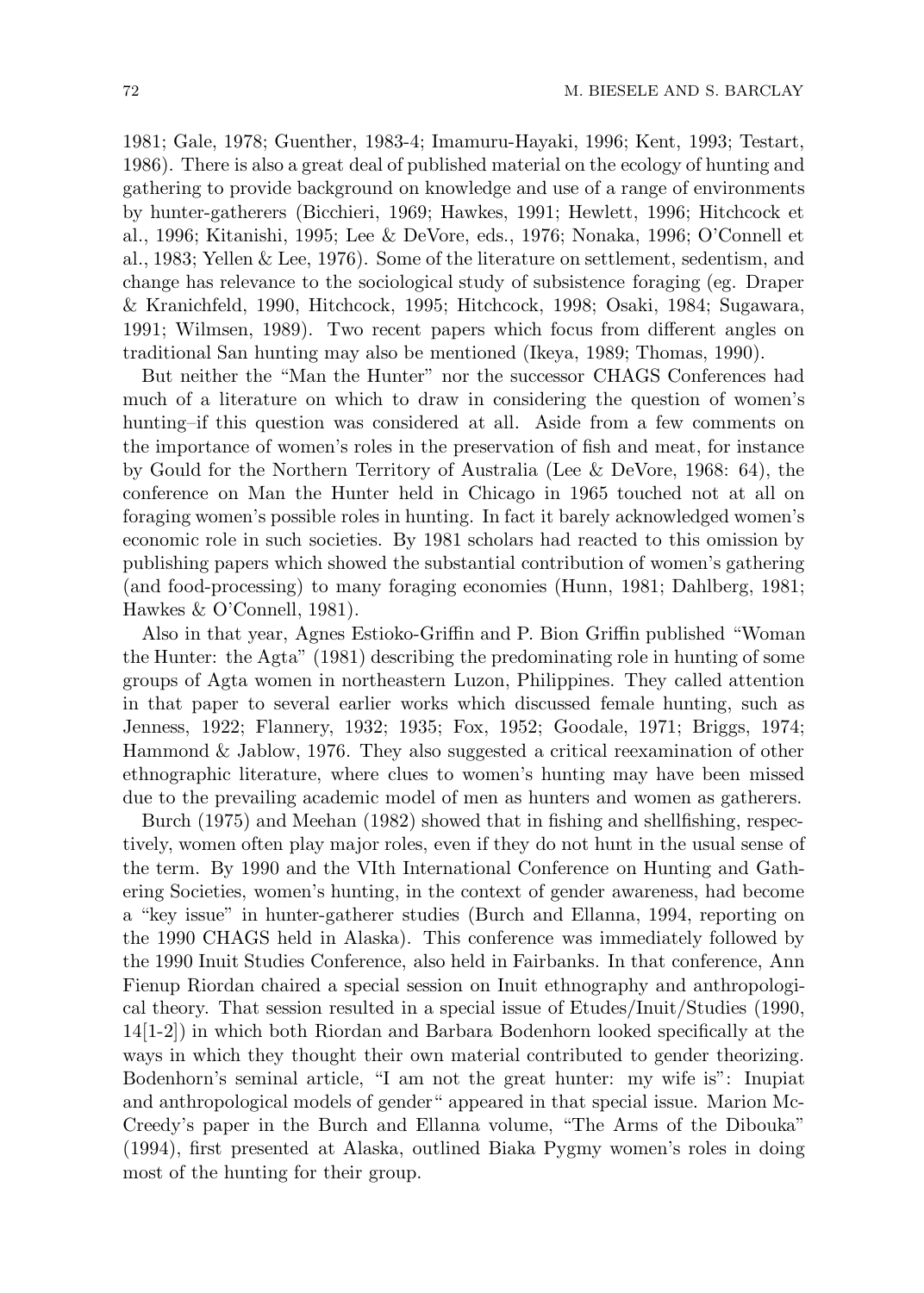As Burch and Ellanna stated (1994: 12): "In a few societies, females have hunted big game, in others they have cooperated with males in the pursuit of big game, and in quite a few they have hunted small game and have fished, with or without male assistance. Even where they have not actively participated in hunting, females often have played a major part in the rituals that have helped to ensure hunting success...One cannot really make sense of the division of labor along gender lines in a given society without reference to the allocation of power and responsibility, ritual, symbolism, communication, and emotional expression. The straightforward focus of many early gender studies on the amount of time males and females spent in different activities is no longer sufficient."

In short, Burch and Ellanna called for more nuanced and contextualized approaches to the question of gender roles. Accordingly, they began the anthology they drew from the Alaska conference with two papers focused on gender roles and power in hunting, in gathering, and in foraging economies as wholes (Mc-Creedy's paper mentioned above, and Henry S. Sharp's paper on the Chipewyan, both 1994). Taken together, McCreedy's and Sharp's papers are a study in the extreme flexibility of gender definition in foraging economies and social systems, ranging from a high degree of egalitarianism (the Biaka) to high male dominance (the Chipewyan). If Biaka women hunt so much and Chipewyan women do not do so, what might this mean in terms of the relationship between this valued activity and women's status relative to men?

#### II. Diversity and Women's Hunting: the Agta and Ache

In 1995, Robert L. Kelly's survey of hunter-gatherer diversity posed the status question another way: "If men acquire higher status by virtue of the fact that they hunt, why, then, do women not hunt more than they apparently do?" He dismissed the earlier assumption that women simply do not have the strength and endurance to hunt large game by citing a number of well-documented cases of their doing just that, and pointed out as well that hunting requires knowledge and patience as much as it does strength. Among the cases he cited was one in the Peruvian Amazon (Romanoff, 1983); two in the Arctic (Landes, 1938: 137; Watanabe, 1968: 74) and several among Pygmy women who participate in communal game drives (Turnbull, 1965; Bailey & Aunger, 1989). These and other cases, notably those of the Agta and Ache, he used in a contextualized discussion of the roles of childcare and breastfeeding practices in determining division of labor in regard to hunting.

Estioko-Griffin and Griffin (1981; 1985) and Estioko-Griffin (1986) present what Kelly calls "the exception that proves the rule" in ethnographic studies of women hunters. About 85% of Philippine Agta women hunt, and they hunt the same quarry as men. Agta women hunt in groups and with dogs, and have a 31% success rate as opposed to 17% for men. Their rates are even better when they combine forces with men: mixed hunting groups have a full 41% success rate among the Agta. M. Goodman and her co-workers (including Estioko-Griffin) conclude in their 1985 book that Agta women are able to hunt because of their childcare practices: they can leave their children with others, and they tend to hunt within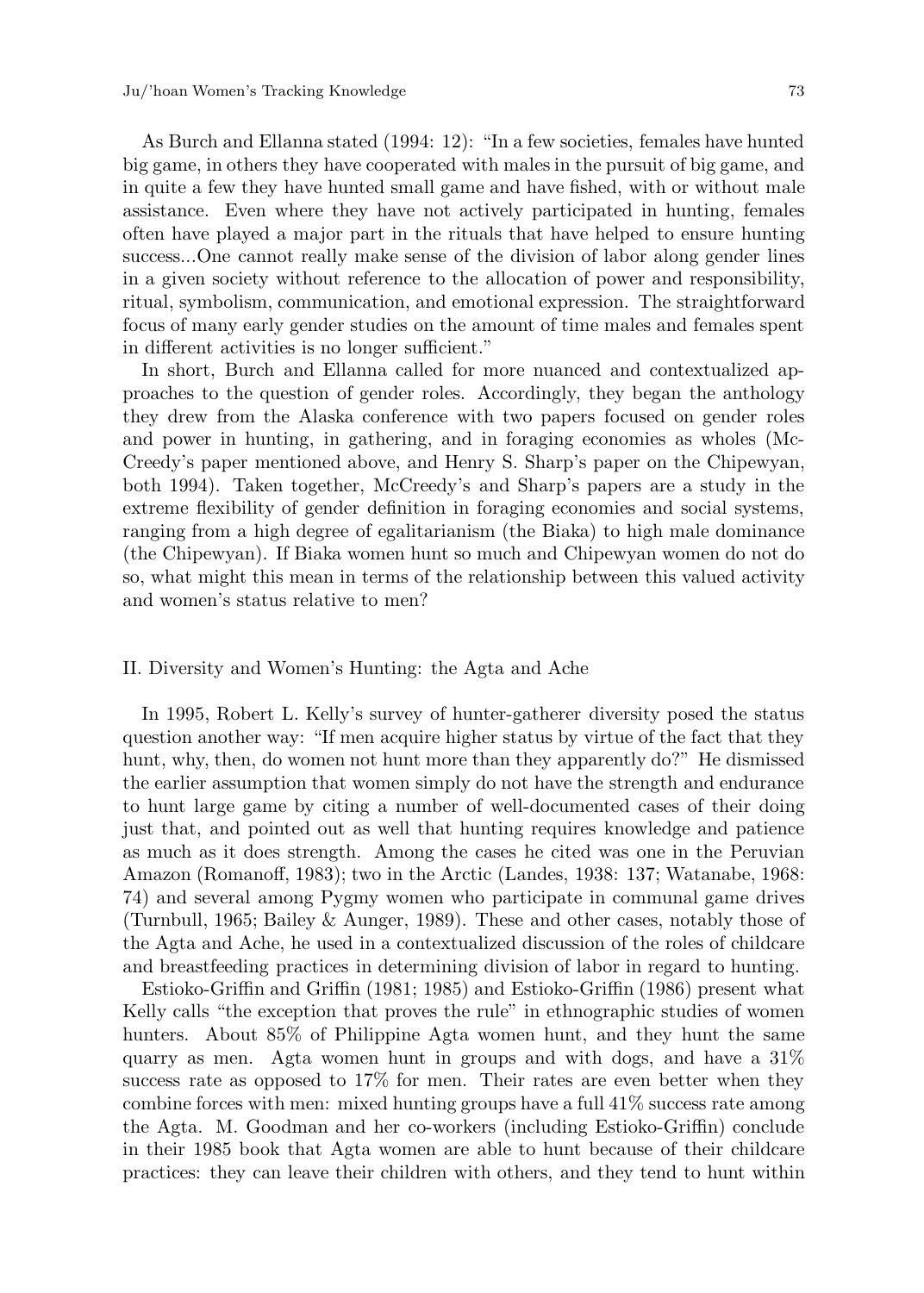10 km. of camp so they can return at the end of the day. Breastfeeding children are taken along in a sling. But most of the serious hunting by women is done by those who have come to the end of childbearing. Bion Griffin told Kelly that while younger women with children may hunt if the opportunity arises, it is the older women who set out to hunt intentionally (Kelly, 1995: 269).

Ache women of Venezuela, similarly, show less efficiency as hunters if they are still breastfeeding. Hurtado et al (1985) point out that while hunting for these women is not more strenous than it would be for men, it IS more strenuous for their children, who put constraints on the lengths to which their mothers will go to bring down an animal. Gathering can be interrupted by children's needs, but following an animal, overnight if need be, is much less compatible with childcare and breastfeeding.

Kelly makes a final point of relevance to our discussion of women's hunting in referring to the choices made by some older women among the Hadza, Mbuti, and Ju/'hoan. Citing Kristen Hawkes et al ("Hardworking Hadza Grandmothers," 1989) he surveys alternatives to older women's hunting: if women are sometimes prevented (by childrearing) from learning to hunt earlier in their lives, they may opt to forage for their daughters so they can do so (Hadza) or take care of their children (Ju/'hoansi). Mbuti mothers decide whether to participate in hunting based on comparative returns from hunting and wage labor. All these strategies, importantly, can become socially defined and passed on symbolically to further generations (Kelly, 1995: 269).

#### III. Women and the Technology of Net Hunting

Several writers have remarked upon the prominence of women's roles in Mbuti net hunting as opposed to that with bow and arrow. Tanno (1976) and Harako (1976) described this net hunting in some detail, and Ichikawa summarized its basic principles in the same year (1976: 28). Mbuti women's participation is critical, as they serve as beaters and also carry the captured animals. Using this information in contrast with his own observations in the Central Kalahari, Tanaka (1980) posits a continuum between extremes of individualistic male bow hunting in the dry, open Kalahari, with its sparse but large-size game populations, vs. the communal, menwomen-children net hunting of medium-to-small game in the lush, limited-vision environment of Central Africa inhabited by Pygmy groups and their prey.

Taking a center point along this continuum, Tanaka suggests, are the Mbote (Bambote) of the western shore of Lake Tanganyika in the current Democratic Republic of Congo, reported upon by Terashima (1980). Three environmentallylinked characteristics of Mbote hunting distinguish it from that of the Mbuti: 1) irregularities in the Mbote environment mean that hunting can only take place in a few areas, so more territory is required, 2) sparse tree cover dictates that the Mbote carry along poles to support the nets, so they use only half-circle net arrangements rather than full circles as do the Mbuti. This in turn puts more stress on the role of the beaters, so that 3) men as well as women act as beaters, and "the entire group participates as a single unit," according to Tanaka (1980: 167).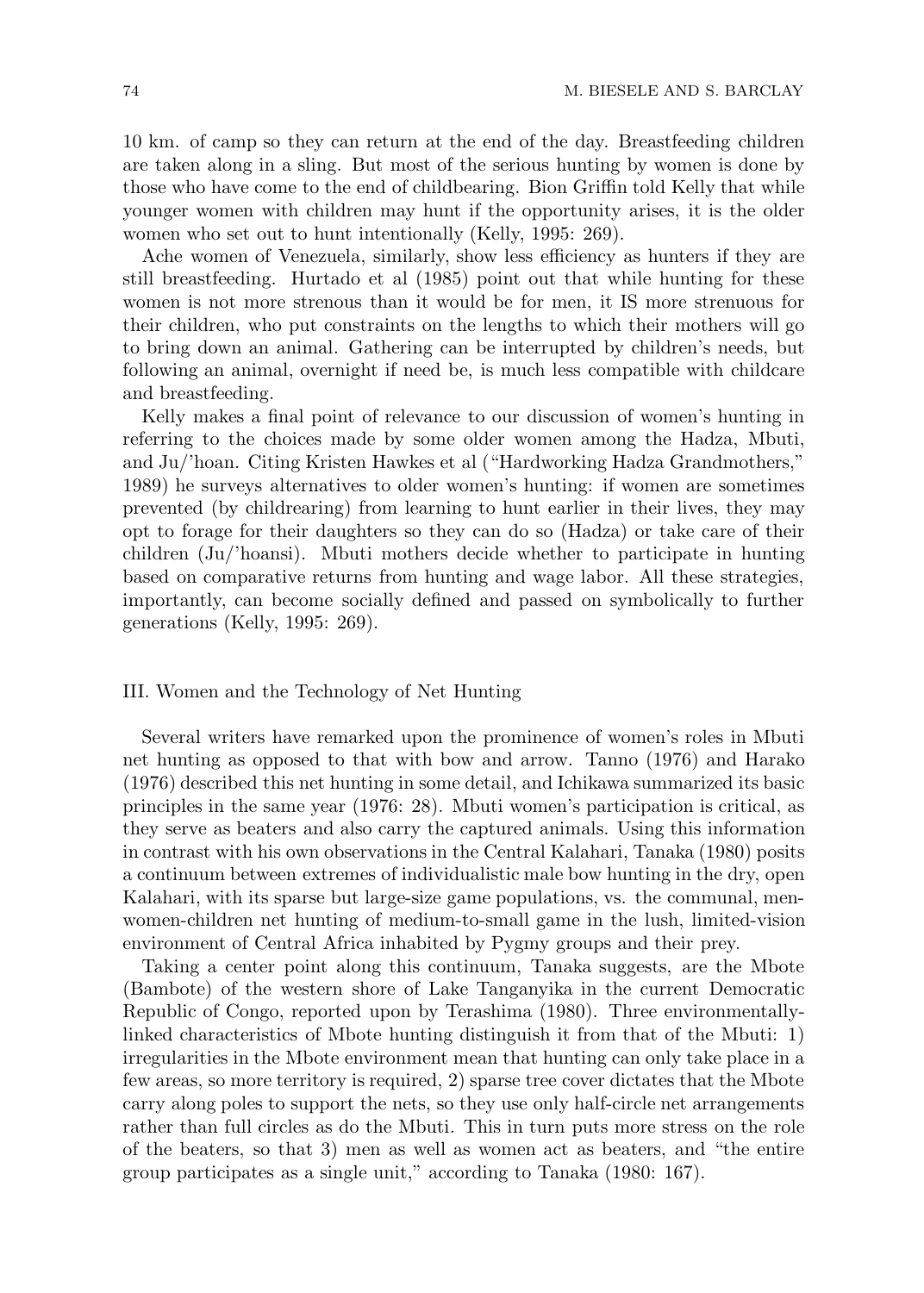Ju/'hoan Women's Tracking Knowledge 75

This three-point continuum locates Kalahari San groups, partly due to their terrain, far from both communal hunting and from participation in hunting by women. Tanaka (pers.comm., 1996) stated that he had no report of Kade San women hunting or helping their husbands to hunt, and others, eg. Osaki, who work in the Central Kalahari of Botswana, said the same thing (pers. comm., 1996)

In contrast are our recent observations on Ju/'hoan women's involvement in hunting, identified both within and outside their society as chiefly the work of men. Our experience suggests that Ju/'hoan women play informational, communicational, and cognitive as well as ritual roles in enabling successful hunting. We begin the discussion by outlining relevant comments in earlier literature on San and Ju/'hoan women. Though this is surely not an exhaustive listing of references, it does give an idea of what have been the generally accepted views about San gender roles in regard to hunting and the division of labor.

#### IV. Earlier Literature on San and other Women's Hunting

Much of the earlier San literature emphasized that women's roles in regard to hunting were mostly ritual ones. The prevailing point of view was that hunting proscriptions involving women in these societies, emphasizing the need not to damage men's hunting prospects, were of primary importance. Less often, the positive effects of female ritual participation were brought out. Lorna Marshall (1976: 130) states that !Kung (Ju/'hoan) women never hunt, and stresses the people's feeling that femaleness must be kept apart from male hunting activities. In Marshall 1999 (xxxiv, 188, 192, 200-201), she outlines the positive ritual role of girls at menarche in conferring hunting luck and prowess on the young men of the group. Similarly, Heinz (1975: 8) describes !Ko (!Xoo) girls at menarche shooting an arrow into a gemsbok-brow-skin target, for the purpose of "bringing luck to the weapons of the men." Many clues in different Khoisan societies, in fact, link the power of the newly adult woman to the health of the land and to abundance of hunted and gathered food.

These ritual clues liken San attitudes to women and hunting to a number of other world examples. Barbara Bodenhorn's 1990 article, "I am not the great hunter: my wife is," describes the ritual role of Inupiat women in attracting the animals so that their husbands can kill them. So appreciative are the men of this role, that they categorize the women as hunters (1990: 5). Similarly, Baka women as described by Veronique Joiris play important ritual, though not physical roles in elephant hunting. They act as diviners and as mediators with the world of the animals on behalf of the men (1990).

But over the last few decades practical as well as ritual roles of women in hunting have been discussed. After hearing the version of the present paper presented at CHAGS 8, for example, Barbara Bodenhorn concurred with Ernest Burch that Inupiat women's knowledge of their environment might have to be even greater than Inupiat men's, as the women are the ones who locate the animals and then drive them to the men (pers. comm., October, 1998). Ernest Burch recalled to us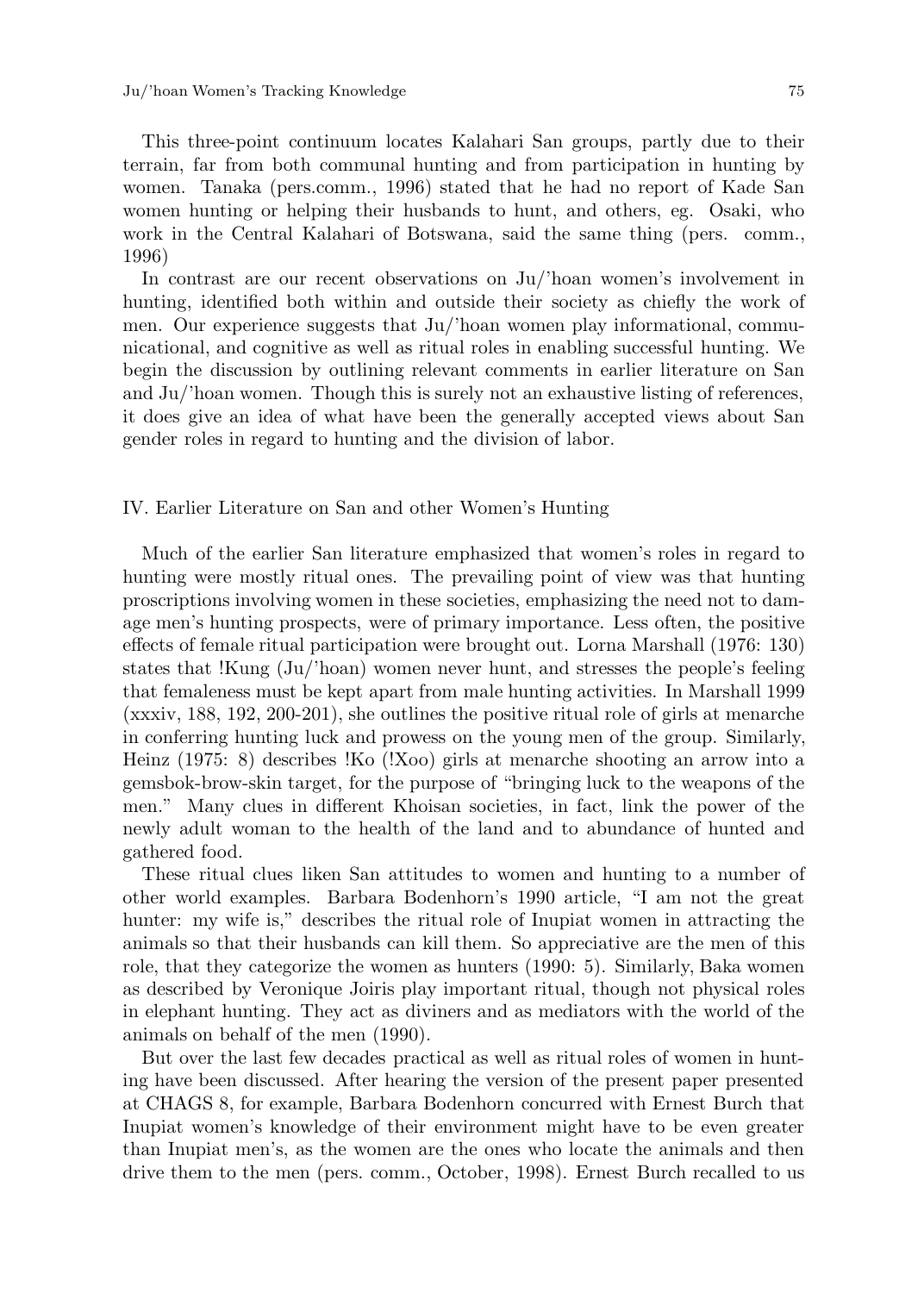historical writings on northern Alaska confirming the roles of women in tracking their men to the sites of seal kills in order to drag the seals home (pers. comm., October, 1998: see also Bockstoce, ed., in Bibliography). In Bender's 1993 book "Landscape: Politics and Perspectives," Bodenhorn includes a chapter ("Public spaces, private places: public and private revisited on the North Slope of Alaska") which expands one aspect of her 1990 paper with particular reference to Mauss' seasonal variations essay. She explores there the extent to which the marital relationship is constructed as a hunting relationship. Tuvaqati, for instance, which is the non-gendered term for spouse, literally means companion on a hunting trip. Spring hunting in particular is a time when families are meant to hunt together.(B. Bodenhorn, pers. comm., May 24, 2000).

The practical involvement of women in San hunting has also been mentioned by a number of authors. In 1975 Patricia Draper stated categorically that !Kung women do not hunt, but stressed their importance to male hunters in bringing back news of animals and signs observed in the bush (1975: 82-88). H.-J. Heinz and M. Lee (1978) mentioned that !Xoo women hunted. Richard Lee in his 1979 book, while stating that "basically (Ju/'hoan women) leave hunting to the men" (1979: 235), nevertheless acknowledged that women participate actively in hunting preparation discussions, sharing information gleaned from gathering trips (1979: 210).

Lee's work, and Lorna Marshall's work, also bring up questions about the relationship between gender and the ownership of the means of production among the Ju/'hoansi. Women can, like anyone else, be owners of arrows, which fact allows them to become distributors of meat from animals shot with those arrows. Bodenhorn points out that, similarly, in Barrow, a woman can own whaling guns–or can give guns to quite wide-flung kin–which generates rights to shares in the take in which those means of production played a part (pers. comm., May 24, 2000)."

Where cooperative hunting among Ju/'hoansi is concerned, some extremely relevant fieldwork carried out by Alison Brooks and Aron Crowell in the mid-1970s must be mentioned. They followed husbands and wives along the same track about ten minutes apart, and compared notes of what tracks were identified and what information derived from them. Wives of excellent hunters identified and drew information from tracks of important food animals, whereas wives of non-hunters commented on mouse tracks and toad tracks, and missed many economically important ones (A. Crowell and A. Brooks, pers. comm., January, 2000).

Polly Wiessner additionally commented that, in her experience, "couples who cooperate are only those who engage in traditional bow and arrow hunting. Women do not assist men in non-traditional forms of hunting like hunting with guns or with spears on horseback." However, she continued, "in southern communities of Nyae Nyae (Namibia), it is interesting that men have many arrows in their quivers from their wives–their wives do not make them but receive them in *xaro* (ritual gift-giving) from male relatives, or, more frequently, from their husbands. If the hunter kills an animal with an arrow that he or somebody else has given his wife, the meat belongs to his wife. When I photographed arrows at //Aru and other southern Nyae Nyae communities in 1997, I was surprised how many had been made by husbands and given in *xaro* to their wives, a practice that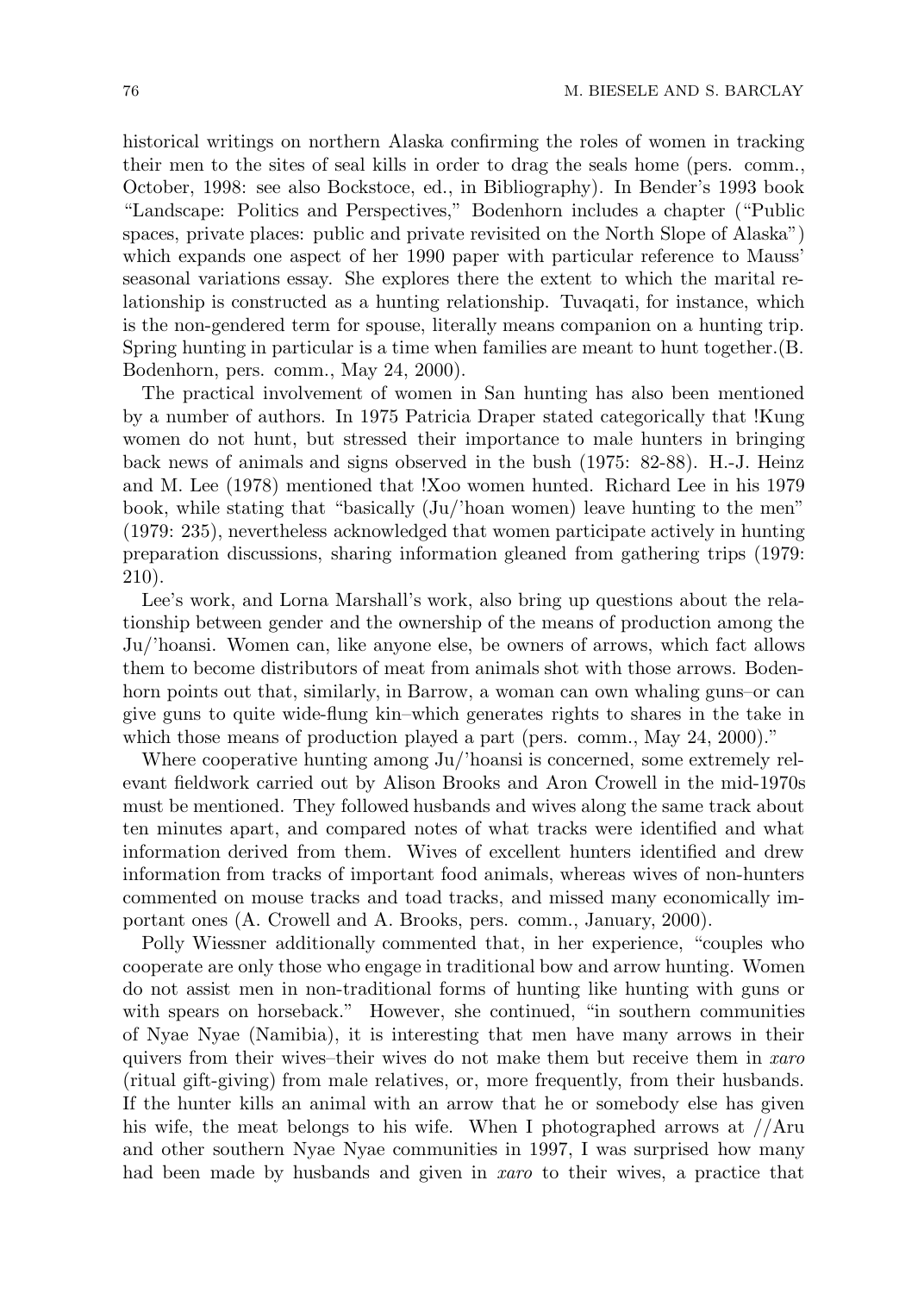transferred the ownership of the meat of the animal killed with that arrow to the hunter's wife. She would then have the right to distribute it. I had not encountered this practice frequently in northern Nyae Nyae communities nor in Ju/'hoansi communities on the Botswana side of the border. When I asked if this was a new or old practice, I was told that people's grandparents had done the same. However, arrow *xaro* between spouses is not strict convention. Some men chose to *xaro* arrows to their wives and others did not. Unfortunately I did not ask if arrow *xaro* between spouses was correlated with cooperation in other phases of the hunt." (pers. comm., December, 1999 and January, 2000). Accompanying figures provided by Polly Wiessner showed that fully one-third (33 of 98) of the arrows contained in the quivers of five actively hunting men at //Aru in 1997 belonged to their wives.

Marjorie Shostak's 1981 book *Nisa: The Life and Words of a !Kung Woman* reported a first-hand account of a young girl killing first a baby steenbok by herself (1981: 94) and later a young kudu (1981: 102). One of the authors (Biesele) also heard accounts of young Ju/'hoan girls during the 1970s and 1980s in Botswana hunting, usually small or immature animals. George Silberbauer reported (1981: 214) that adolescent G/ui boys and girls alike set traps for gallinaceous birds and small mammals. Susan Kent (1993: 489-90) described women at Kutse, in eastern Botswana, hunting small animals with snares or clubbing them with digging sticks, though they "do not hunt with bows and arrows." Kutse women also routinely make and set bird snares. If their husbands are away, women may check traps and butcher any animals captured. Also, "some husbands and wives forage together, both collecting wild plants and checking traps." Of great interest is Kent's observation that after 1988, when the idea of using plastic threads from mealie-meal bags to make snares for traps caught on among Kutse women, animals caught in such traps belonged to the women, not the men. From then on, ritual scarifications believed to bring animals into these traps could be performed for women as well as for men.

Liebenberg (1990: 4, 73) provides, to our minds, the most persuasive perspective on San women's participation in hunting. With his permission, we quote in full two paragraphs from his chapter on hominid evolution in *The Art of Tracking: The Origin of Science*:

It has been pointed out that the traditional "Man the Hunter" formulation of human evolution, with the emphasis on hunting and male dominance, is an outcome of male bias on the part of anthropologists working in a male-dominated world. These anthropologists have played down the evolutionary importance of the woman's role: their economic contribution in gathering and sharing food; their role as primary socialisers and pivotal members of the family unit; and their role as information "bankers" in the success of male hunters. Earlier anthropological bias also denies women's direct involvement in hunting (Dahlberg, 1981). As far as the art of tracking is concerned, we should remember that both men and women were involved.

The art of tracking, as practised by contemporary trackers of the Kalahari, is a science that requires fundamentally the same intellectual abilities as modern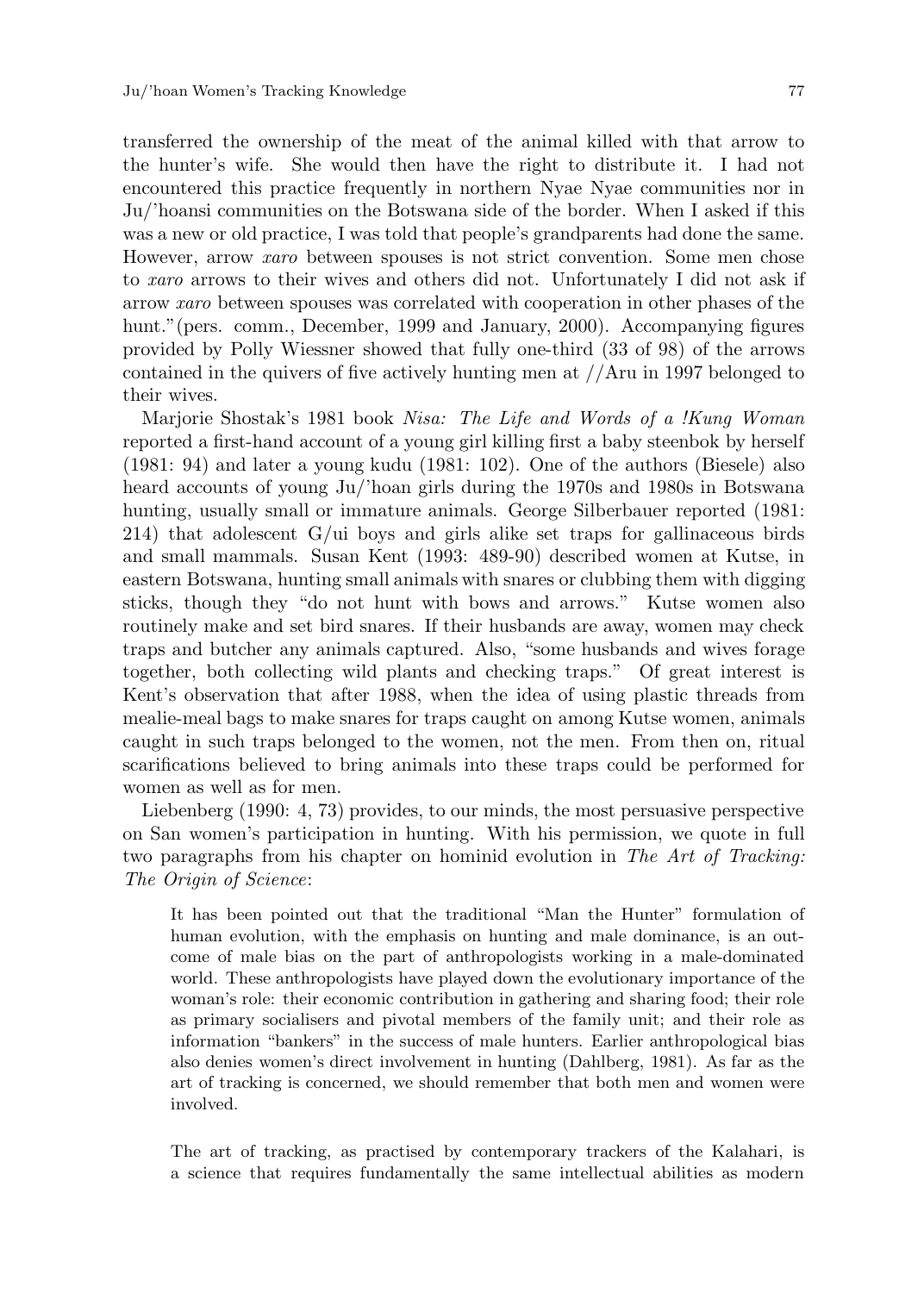physics and mathematics. It may well have been the first creative science practised by the earliest members of anatomically modern Homo sapiens who had modern intellects. Natural selection for an ability to interpret tracks and signs may have played a significant role in the evolution of the scientific intellect.

This perspective provides an admirable transition to the last few observations we wish to report from our work with Ju/'hoansi in 1995. Following our initial tracking trips with two Ju/'hoan couples, we did interviews with women, men, and mixed groups. As is usual with Ju/'hoansi, many answers came in the form of stories. Thus we heard contextualized information, data embedded reliably in mnemonically-powerful narratives–information, thus, with perhaps more substance than mere brief answers to a questionnaire.

We heard that "many women," including those of the previous generation, had "for a long time" accompanied their husbands on hunting trips. Some took nursing infants along, as they do when gathering. These women are said to be excellent trackers. They share signals with the men but the men are "in charge"–in the sense that they carry the weapons, that the poisoned arrow has the power, in the last analysis, to bring the animal down, and that both sexes respect that.

While gathering, as well, women often find priority tracks and spoor, as well as baby animals that require immediate response by the hunters to obtain access to the mother. Baby animals are used, often by women, to lure the mothers to men so they can shoot them. The babies are tied or their legs are broken or bitten to make them cry out to call the mother. Men and women alike cautioned that this strategy is never used with gemsboks, as the females have horns that are as formidable as those of males. Kudu cows and calves are preferred, as kudu cows are hornless and relatively non-aggressive.

Women sometimes lead the hunt and the tracking/stalking until the game is closely approached. When the hunter draws the arrows from his quiver, he takes the lead. Women (as do other male hunting partners) drop back to be out of the way, and all use hand signs from then on to be as silent as possible.

From hands-on demonstrations by both men and women of snaring techniques, we learned how extremely terrain-specific are the various sorts of snares. It was clear that women knew as well as men how to set snares. In one memorable interview at Baraka, Namibia, /'Angn!ao's ten year old daughter, //Ukxa, raced to collect the materials for a demonstration snare as her father described them to us. She put them together expertly as he talked: it was clear that she knew as well as her father and brother how to construct, set, and check this snare.

It was clear also that both men and women Ju/'hoansi felt that hunting in mixed groups was likely to be productive. There was a good feeling about their positive descriptions, one that went beyond the occasional jokes made about husbands and wives having to go to such great lengths to have time alone together. Instead, women's sagacity and judgment and strength were celebrated by all. There was just no male arrogance noted: the appreciation of women's contributions here appeared absolutely genuine.

These observations, though brief, point some very interesting directions for further study. Our evidence is admittedly scanty, and we suggest further study by ourselves or others whenever possible. Our observations bear similarity to those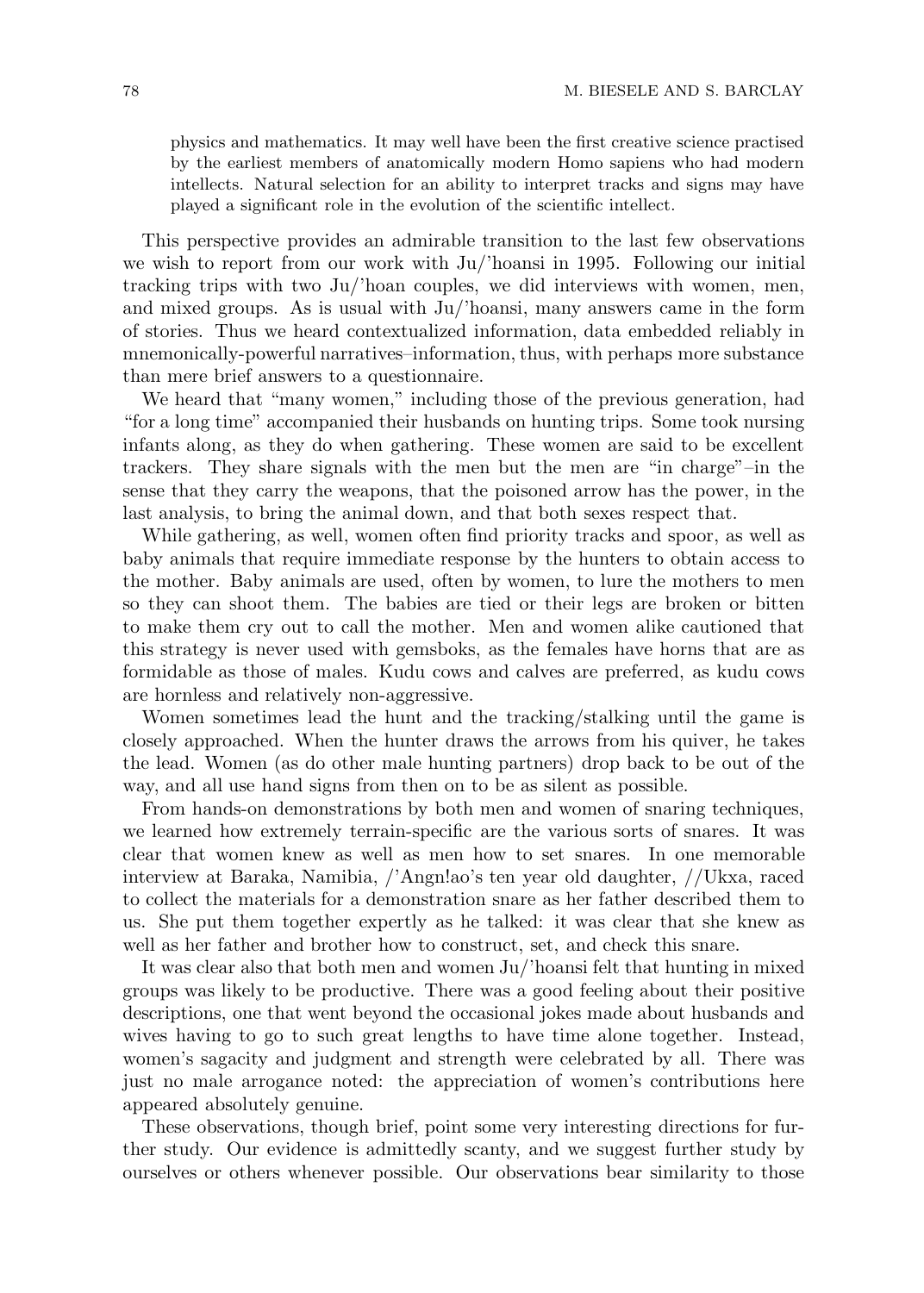of Steven Romanoff in the Peruvian Amazon, who wrote on "Women as Hunters among the Matses" there (1983: 339-43). Matses couples working together provide more meat than men alone. Men and women alike capture a collared peccary, a large catch. Women accompany their husbands on about half of their hunting days. Women gather on these trips but also take an active role in hunting. They spot game, take part in the chase, retrieve arrows, bring water to flood armadillo holes, encourage dogs, strike animals with sticks or machetes, participate in orienting the party, and carry meat home. In the case of polygynous men, only one wife at a time hunts with her husband, a fact which seems to reinforce the idea of clear, well-honed communication contributing to the success of the hunt.

Like the situation with the Agta, this description of the Matses attests to the flexibility of hunter-gatherer economic arrangements, and particularly to the opportunism of both men and women in response to various environmental options. We propose, therefore, to quote a suggestion by Estioko-Griffin and Griffin, that Ju/'hoan data as well as Agta data "already deny the universality of the womanthe-gatherer model, and go far to advance the concept of hunter-gatherers as incredibly flexible in all their organizational characteristics." (1981: 143). Whether the observed collaboration of men and women trackers among Ju/'hoansi is shallow or deep in time is an historic fact which can possibly still be ascertained. But world data on women's hunting in other societies, as well as many nuanced clues embedded in time-tested areas of Ju/'hoan practice and belief, would not at this point seem to argue AGAINST either 1) the "recent change" hypothesis, or 2) the possibility that spousal collaboration may have been an ancient, long-lived option.

As an opener to a more general discussion of these issues, we would like to offer Louis Liebenberg's answer to an early version of our question. "My answer to the question you pose would be that spousal collaboration in tracking/hunting has substantial time-depth," he wrote (July 14, 1997). His reasons included:

- 1. A tracker does not work in isolation tracking involves the interpretation of specific signs and predictions on the basis of extensive knowledge of animal behavior and the environment as a whole. This knowledge is based not only on the tracker's own observations, but also those of other members of the community, including women.
- 2. Most information is shared in the context of storytelling, which involves men and women. The tracker's understanding of nature is based on an oral tradition that involves generations of hunter-gatherers.
- 3. Hunter-gatherers can identify each others' footprints in the same way that you recognize the handwriting of someone you know well. The interpretation of tracks and signs is as fundamental to men and women in hunter-gatherer societies as reading and writing is for you. To say that women are not trackers is like saying that you cannot read or write because you are a woman.
- 4. For hunter-gatherers the interpretation of tracks and natural signs in nature is equivalent to the interpretation of *artificial signs* in the city environment (advertising signs, road signs, words in newspapers and books, adverts on TV that use metaphors to symbolize desired lifestyles, economic indicators, etc.) Whether you live in nature or in a city, your survival depends on your ability to interpret signs in your environment, irrespective of whether you are a man or a woman.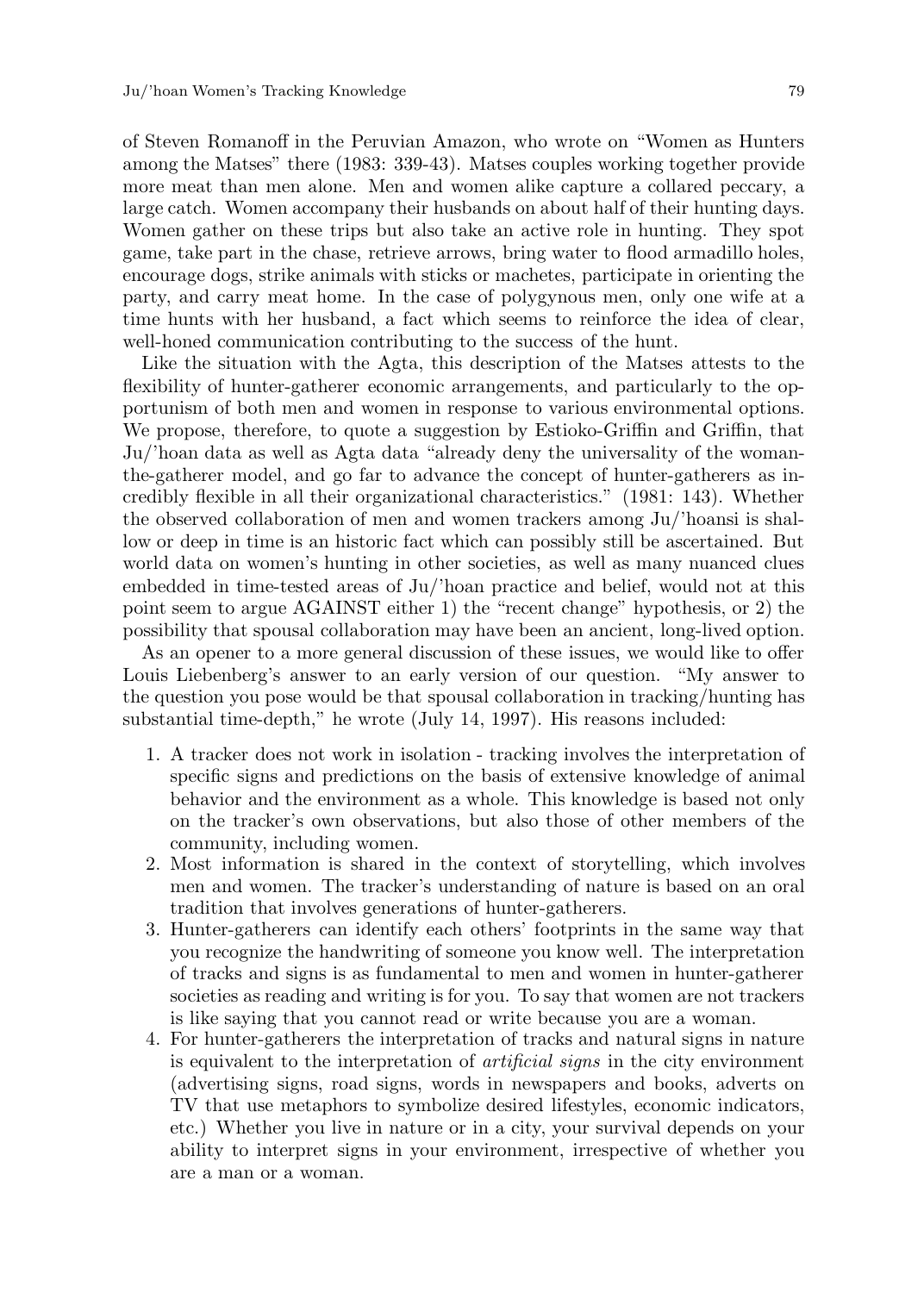Our tentative conclusion leans well in the direction pointed by Liebenberg's remarks, i.e. that spousal collaboration in hunting may have substantial time-depth. These remarks support in a most comprehensive way the apparently long-tenured relationships between Ju/'hoan knowledge and its communication through expressive culture that one of us (Biesele) has explored in numerous research projects and publications, and that both of us have experienced in talking and tracking with Ju/'hoan people. However, it does not seem that the "recent change" and the "ancient, long-lived" hypotheses are necessarily opposing ones. It appears to us that spousal cooperation in hunting may have deep roots in the past, with the degree of cooperation worked out individually by each couple according to the circumstances at hand. Whether circumstances have encouraged or discouraged such cooperation today and why is a matter that needs further investigation.

ACKNOWLEDGMENTS The authors acknowledge the help of the following in preparation of this paper: /'Angn!ao /'Un, //Ukxa /'Angn!ao, Di//xao =Oma, N!ani Kxao, and !Xuma /Kunta; Louis Liebenberg, Robert Hitchcock, P. Bion Griffin and Agnes Estioko-Griffin; Susan Kent, Lewis Binford, and Nancy Stone; Lesley Beake, Jiro Tanaka, and Masakazu Osaki; Steve Black, Michael Collins, and Thomas Hester of the Texas Archaeological Research Laboratory, University of Texas, Austin; Barbara Bodenhorn; and Ernest "Tiger" Burch. Polly Wiessner's help in commenting extensively and constructively on early drafts and providing additional field data is especially appreciated. We also gratefully acknowledge Gary "Butch" Barclay's painstaking and expert review for us of many hours of video footage of recent Ju/'hoan hunting.

#### ENDNOTE

In a personal comment (Sept. 20, 2000), Edwin Wilmsen mentioned the importance in this paper of the voice of an author (Barclay) informed about subsistence hunting in his own area of the world. This voice allows the paper, he said, to begin to demystify San knowledge and to emphasize its practical application to the conditions under which the San live.

Wilmsen also noted that Herero pastoralists in the same environment are equally good at reading spoor. In his experience at /Kae/kae, Botswana, this expertise could be found among both old and young Herero women as well (though as they live today they seldom travel far on foot so have little need to use it). This observation, along with instances Wilmsen recorded of Ju/'hoan San women tracking game with their husbands, and with other (eastern Botswana) pastoralists tracking cattle, underscores the point made by Barclay in this paper that all peoples who depend on animals need to acquire tracking skills.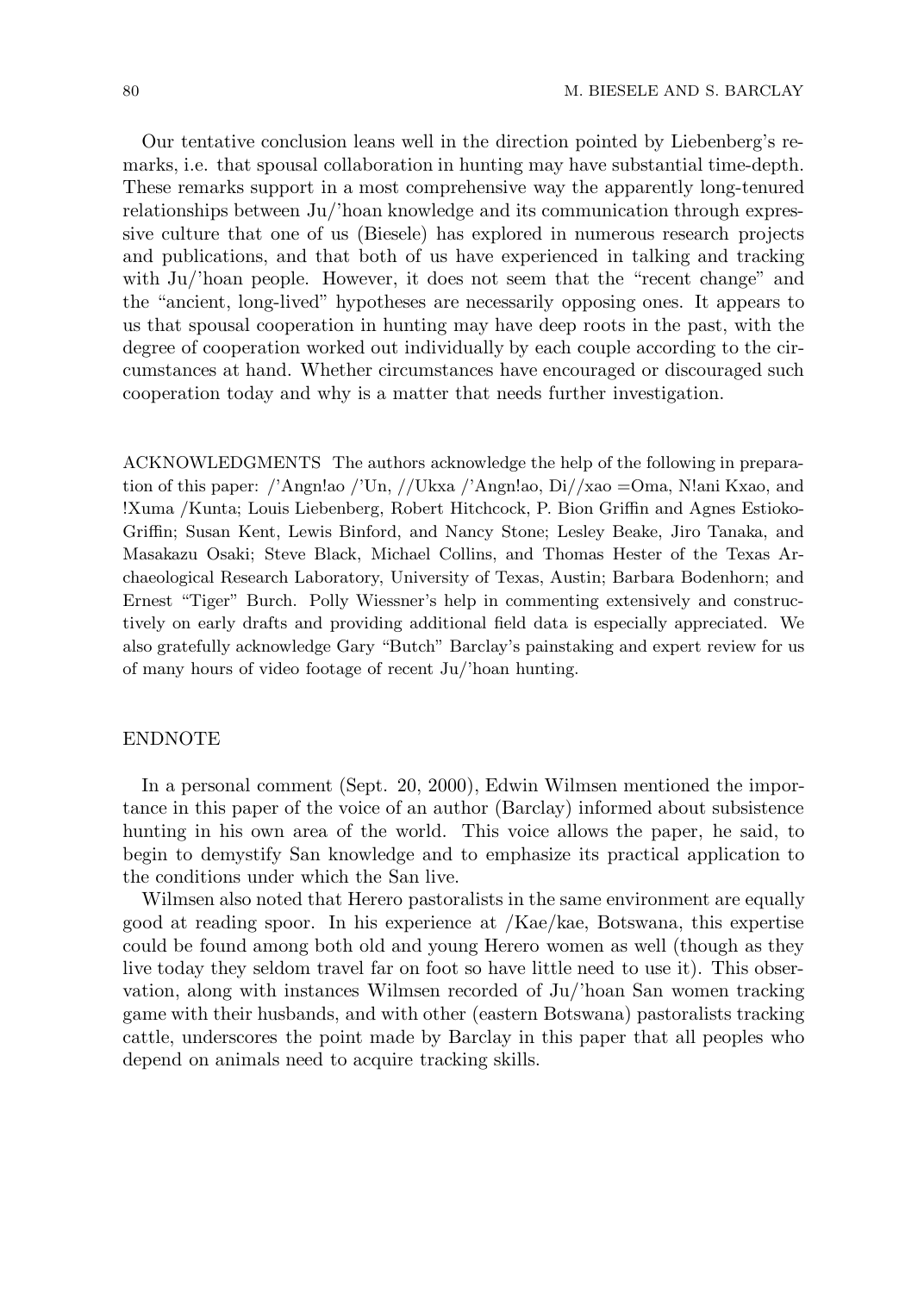#### AUTHORS' QUALIFICATIONS

Megan Biesele has done anthropology and human rights work in the Ju/'hoan areas of Botswana and Namibia since 1970, and has published in a number of areas touched on in this paper, including environmental knowledge, gender issues, and language. Steve Barclay learned tracking and hunting from his father and uncles, subsistence hunters and sportsmen in South Texas, where the environment has many similarities with that of the Kalahari. With his son Butch, he has made a lifelong study of animal behavior there. Steve and Megan's collaboration as a husband-wife team, combining technical hunting knowledge with experienced Ju/'hoan translation, enabled them to observe husband-wife tracking and hunting expeditions and to place their details in the context of information from other world hunting traditions.

#### REFERENCES

- Bailey, R. & R. J. Aunger 1989. Net hunters vs. archers: Variations in women's subsistence strategies in the Ituri forest. *Human Ecology*, 17: 273-297.
- Barnard, A. 1983. Sex roles among the Nharo Bushmen of Botswana. *Africa*, 50: 115-124.
- Begler, E. 1978. Sex, status, and authority in egalitarian society. *American Anthropologist*, 80: 571-588.
- Berndt, C. 1978. Digging sticks and spears, or, the two-sex model. In (F. Gale, ed.) *Woman's Role in Aboriginal Society*, pp.64-80. Institute of Aboriginal Studies, Canberra.
- Bicchieri, M. 1969. The differential use of identical features of physical habitatat in connection with exploitative, settlement, and community patterns: The Bambuti case. In (D. Damas, ed.) *Contributions to Anthropology: Ecological Essays*, pp.65-72. National Museum of Canada Bulletin 230. National Museums of Canada, Ottawa.
- Biesele, M. 1993. *Women Like Meat: The Folklore and Foraging Ideology of the Kalahari Ju/'hoan*,Witwatersrand University Press and Indiana University Press, Johannesburg and Bloomington.
- Bockstoce, J. (ed.) 1988. *The Journal of Rochefort Maguire, 1852-1854: Two years at Point Barrow, Alaska, aboard HMS Plover in the search for Sir John Franklin*. Vol. II. The Hakluyt Society, London.
- Bodenhorn, B. 1990. I am not the great hunter: My wife is: Inupiat and anthropological models of gender. *Etudes/Inuit/Studies*, 14(1-2): 55-74.
	- 1993. Gendered spaces, public places: Public and private revisited on the north slope of Alaska. (In B. Bender, ed.) *Landscape: Politics and Perspectives*, pp.169-203. Berg Press, Oxford.
- Briggs, J. 1974. Eskimo women: Makers of men. In (C. J. Matthiasson, ed.) *Many Sisters: Women in Cross-Cultural Perspective*, pp.261-304. Free Press, New York.
- Brooks, A. 1978. A note on the late stone age features at  $\neq$ Gi: Analogies from historic San hunting practices. *Botswana Notes and Records*, 10: 1-3.
- Burch, E. & L. Ellanna 1994. *Key Issues in Hunter-Gatherer Research*. Berg, Oxford and Washington.
- Crowell, A. & R. Hitchcock 1978. Basarwa ambush hunting in Botswana. *Botswana Notes and Records*, 10: 37-51.
- Dahlberg, F. (ed.) 1981. *Woman the Gatherer*. Yale University Press, New Haven.
- Draper, P. 1975. !Kung women: Contrasts in sexual egalitarianism in foraging and sedentary contexts. In (R. Reiter, ed.) *Toward an Anthropology of Women*, pp.77-109. Monthly Review Press, New York.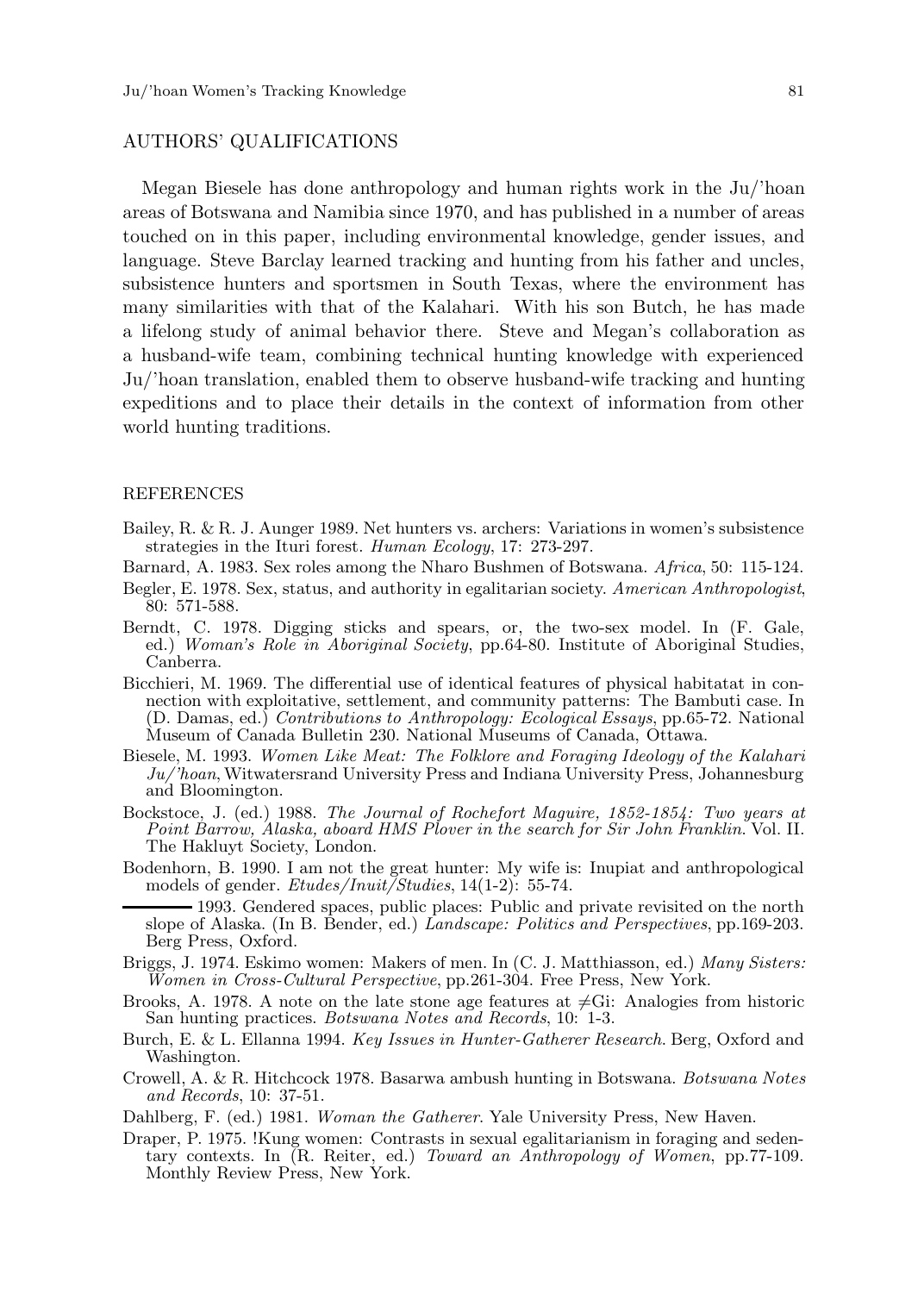- Draper, P. & M. Kranichfeld 1990. Coming in from the bush: Sttled life by the !Kung and their accommodation to Bantu neighbors. *Human Ecology*, 18 (4): 363-384.
- Endicott, K. 1981. The conditions of egalitarian male/female relationships in foraging societies. *Canberra Anthropology*, 4: 1-10.
- Estioko-Griffin, A. 1986. *The Ethnography of Southeastern Cagayan Agta Hunting*. Unpublished MA Thesis in author's files. University of the Philippines, Dept. of Anthropology.
- Estioko-Griffin, A. & P. B. Griffin 1981. Woman the Hunter: The Agta. In (F. Dahlberg, ed.), *Woman the Gatherer*, pp.121-151. Yale University Press, New Haven.
- Estioko-Griffin, A. & P. B. Griffin 1985. Women hunters: The implications for pleistocene prehistory and contemporary ethnography. In (M. Goodman, ed.) *Women in Asia and the Pacific: Towards an East-West Dialogue*, pp.61-81. University of Hawaii Press, Honolulu.
- Flannery, R. 1932. The position of women among the Mescalero-Apache. *Primitive Man*, 10: 26-32.
- Flannery, R. 1935. The position of women among the eastern Cree. *Primitive Man*, 12: 81-86.
- Fox, R. B. 1952. The Pinatubo Negritos, their useful plants and material culture. *Philippine Journal of Science*, 81: 113-414.
- Gale, F. (ed.) 1978. *Woman's Role in Aboriginal Society*. Institute of Aboriginal Studies, Canberra.
- Goodale, J. C. 1971. *Tiwi Wives: A Study of the Women of Melville Island, North Australia*. University of Washington Press, Seattle, Washington.
- Goodman, M., P. Griffin, A. Estioko-Griffin & J. Grove 1985. The compatibility of hunting and mothering among the Agta hunter-gatherers of the Philippines. *Sex Roles*, 12: 1199-1209.
- Gould, R. 1966. The wealth quest among the Talowa Indians of northwestern California. *Proceedings of the American Philosophical Society*, 110(1): 67-89.
- Griffin, P. B. 1989. Hunting, farming, and sedentism in a rain forest foraging society. In (S. Kent, ed.), *Farmers as Hunters: The Implications of Sedentism*, pp.60-70. Cambridge University Press, Cambridge.
- Griffin, A. E. & P. B. Griffin 1981. Woman the hunter: The Agta. In (F. Dahlberg, ed.) *Woman the Gatherer*. Yale University Press, New Haven.
- Guenther, M. 1983-4. Bushwoman: The position of women in San society and ideology. *Journal of Comparative Sociology and Religion*, 10-11: 12-31.
- Hammond, D. & A. Jablow 1976. *Women in Cultures of the World*. Benjamin / Cummings, Menlo Park, California.
- Harako, R. 1976. The Mbuti as hunters a study of ecological anthropology of the Mbuti Pygmies. *Kyoto University African Studies*, 10: 37-99.
- Hawkes, K. 1991. Showing off: Tests of a hypothesis about men's foraging goals. *Ethology and Sociobiology*, 12: 29-54.
- Hawkes, K. & J. F. O'Connell 1981. Affluent hunters? Some comments in light of the Alyawara case. *American Anthropologist*, 83(3): 622-626.
- Hawkes, K., J. O'Connell & N. B. Jones 1989. Hardworking Hadza grandmothers. In (V. Standen & R. Foley, eds.) *Comparative Socioecology: The Behavioral Ecology of Humans and Other Mammals*, pp.341-366. Blackwell Scientific, Oxford.
- Heinz, H.-J. 1975. !Ko-Buschmaenner (Suedafrika, Kalahari): Maedchen-Initiation. In (G. Wolf, ed.) *Encyclopaedia Cinematographica*, Institut für den Wissenschaftlichen Film, Goettingen.
- Heinz, H.-J. & M. Lee 1978. *Namkwa: Life among the Bushmen*. Jonathan Cape, London.
- Hewlett, B. 1996. Cultural diversity among African Pygmies. In (S. Kent, ed.) *Cultural Diversity among Twentieth Century Foragers: An African Perspective*, pp.245-277. Cambridge University Press, Cambridge.
- Hitchcock, R. 1995. Subsistence hunting and special game licenses in Botswana. *Botswana Notes and Records*, 27. Botswana Society, Gaborone, Botswana.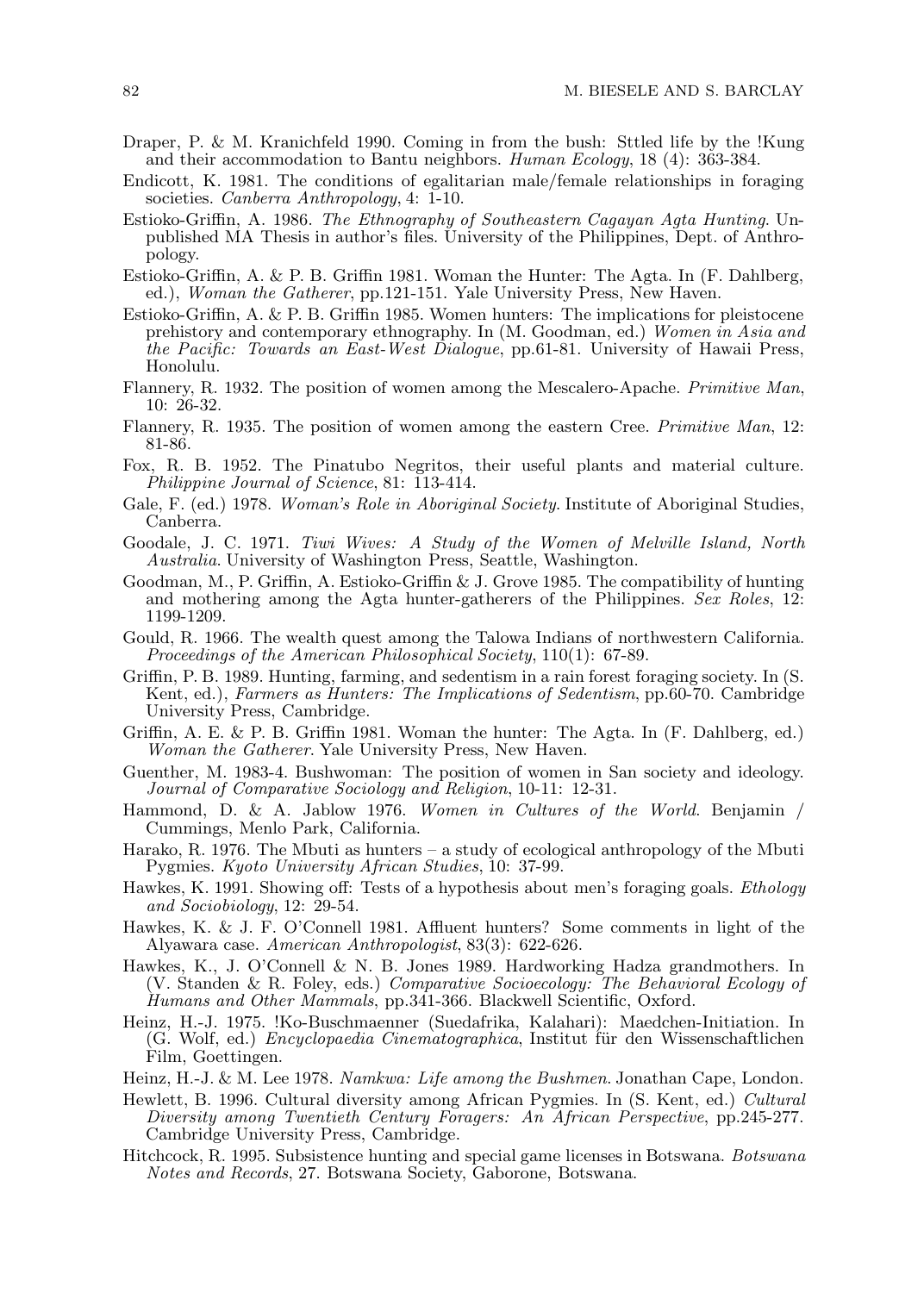1998. *'Hunting is our heritage': The struggle for hunting and gathering rights among the San of Southern Africa*. Paper prepared for CHAGS 8, Conference on Hunting and Gathering Societies, Osaka, Japan, October, 1998.

- Hitchcock, R., J. Yellen, D. Gelburd, A. Osborn & A. Crowell 1996. Subsistence hunting and resource management among the Ju/'hoansi of northwestern Botswana. *African Study Monographs*, 17(4): 153-219.
- Hunn, E. 1981. On the relative contribution of men and women to subsistence among hunter-gatherers of the Columbia Plateau: A comparison with ethnographic atlas summaries. *Journal of Ethnobiology*, 1: 124-134.
- Hurtado, A., K. Hawkes, K. Hill & H. Kaplan 1985. Female subsistence strategies among Ache hunter-gatherers of Eastern Paraguay. *Human Ecology*, 13(1): 1-28.
- Ichikawa, M. 1976. Hunting life of Bambuti Pygmies. *Shizen* 31(4): 26-35.
- Ikeya, K. 1989. Hunting activity of the central Kalahari San. *Kikan Jinruigaku*, 20(4): 284-332.
- Imamura-Hayaki, K. 1996. Gathering activity among the central Kalahari San. *African Study Monographs Supplementary Issue* 22: 47-66.
- Jenness, D. 1922. The life of the Copper Eskimos. *Report of the Canadian Arctic Expedition 1913-1918*, vol. XII, pt. 9. Acland, Ottawa.
- Joiris, V. 1990. *Ritual Participation of Baka Women of Southern Cameroon in Activities Considered Exclusively Masculine*. Paper presented at the Sixth International Conference on Hunting and Gathering Societies, Fairbanks, Alaska.
- Kelly, R. 1995. *The Foraging Spectrum: Diversity in Hunter-Gatherer Lifeways*. Smithsonian Institution Press, Washington.
- Kent, S. 1993. Sharing in an egalitarian Kalahari community. *Man*, 28(3): 489-490.
- 1999. *Why the Mbuti and Ache hunt so much: Diversity in cross-cultural hunting yields among contemporary foragers*. Unpublished ms. in possession of author.
- Kitanishi, K. 1995. Seasonal changes in the subsistence activities and food intake of the Aka hunter-gatherers in northeastern Congo. *African Study Monographs*, 16(2): 73- 118.
- Landes, R. 1938. *The Ojibwa Woman*. Columbia University Press, New York.
- Lee. R. 1979. *The !Kung San: Men, Women, and Work in a Foraging Society*. Cambridge University Press, Cambridge, England.
- Lee, R. & I. DeVore (eds.) 1968. *Man the Hunter*. Aldine, Chicago.

1976. *Kalahari Hunter-Gatherers: Studies of the !Kung San and Their Neighbors*. Harvard University Press, Cambridge, MA.

- Liebenberg, L. 1990. *The Art of Tracking: the Origin of Science*. David Philip, Cape Town.
- Marshall, L. 1976. *The !Kung of Nyae Nyae*. Harvard University Press, Cambridge, MA.
- 1999. *Nyae Nyae !Kung Beliefs and Rites*. Peabody Museum of Archaeology and Ethnology, Cambridge, MA.
- McCreedy, M. 1994. The arms of the Dibouka. In (E. Burch & L. Ellanna, eds.) *Key Issues in Hunter-Gatherer Research*. Berg, Dulles, VA.
- Meehan, B. 1982. *Shell Bed to Shell Midden*. Australian Institute of Aboriginal Studies, Canberra.
- Nonaka, K. 1996. Ethnoentomology of the Central Kalahari San. *African Study Monographs, Supplementary Issue*, 22: 29-46.
- O'Connell, J., K. Hawkes & N. B. Jones 1983. Hadza scavenging: Implications for Plio-Pleistocene hominid subsistence. *Current Anthropology*, 29: 356-363.
- Osaki, M. 1984. The social influence of change in hunting technique among the Central Kalahari San. *African Study Monographs*, 5: 49-62.
- Romanoff, S. 1983. Women as hunters among the Matses of the Peruvian Amazon. *Human Ecology*, 11: 339-343.
- Sharp, H. 1994. Asymmetric equals? Gender equality among the Chipewyan. In (L. Klein & L. Ackerman, eds.) *Gender and Power in Native North America*. University of Oklahoma Press, Norman.